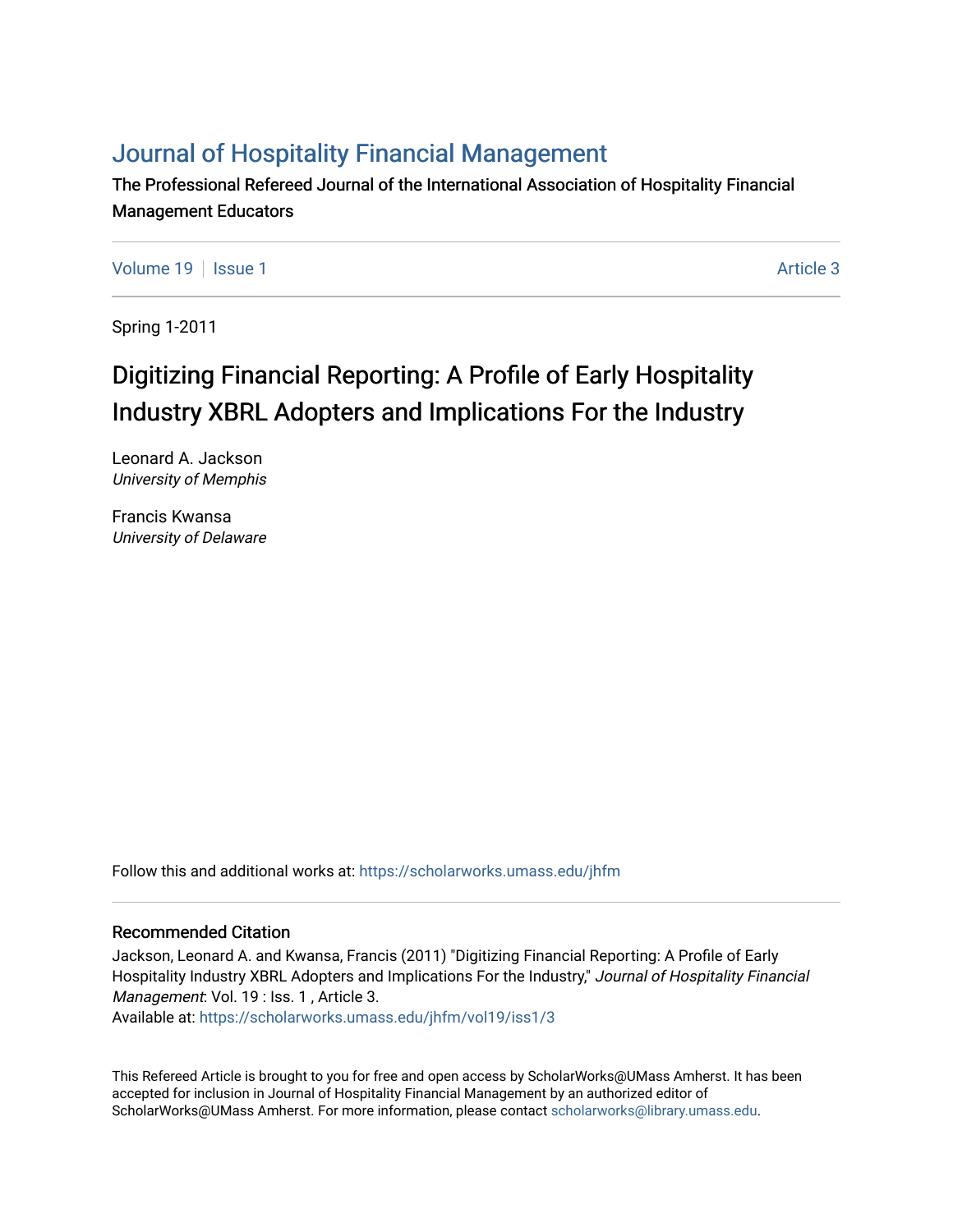# Digitizing Financial Reporting: A Profile of Early Hospitality Industry XBRL Adopters and Implications For the Industry

# Cover Page Footnote

This work was supported in full or in part by a grant from the Fogelman College of Business & Economics at the University of Memphis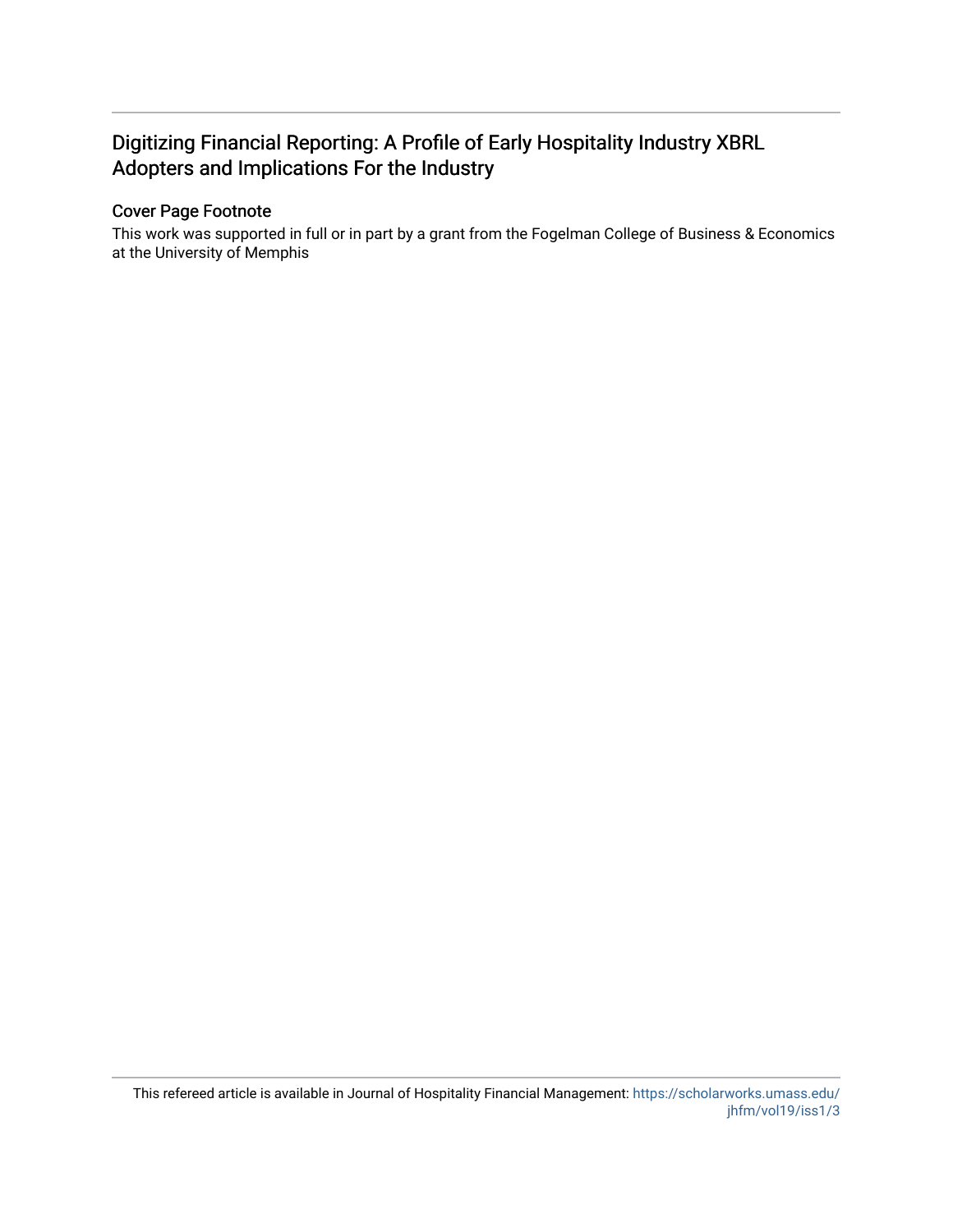#### **Digitizing Financial Reporting: A Profile of Early Hospitality Industry XBRL Adopters and Implications for the Industry**

#### **INTRODUCTION**

In recent years, the need for better disclosures, transparent, timely and accurate financial reporting have gained significant momentum, especially in light of recent accounting and financial reporting scandals. Today, several international accounting and financial reporting jurisdictions have embraced and adopted eXtensible Business Reporting Language (XBRL) as a tool to overcome these issues and enhance financial reporting efficiency and the usefulness of financial statements for all users. In fact, XBRL is poised to become the global reporting standard for financial information. For example, the U.S. Securities & Exchange Commission (SEC) and several other global financial bodies have mandated its use for financial report filings. Since March 16, 2005 firms have submitted financial information to the SEC in XBRL format on a voluntary basis. These filings came as a result of the SEC issued Final Rule 33-8529, which encouraged companies to voluntarily file reports on the Electronic Data Gathering Analysis and Retrieval (EDGAR) system using this format. However, on April 13, 2009, the SEC issued a three-year phased mandate requiring all filers to submit reports in XBRL format by the middle of 2011. According to the mandate, during the first year (fiscal period ending on or after June 15, 2009), the first group of XBRL filers, which comprised the largest accelerated filers (approximately 500 companies adhering to US Generally Accepted Accounting Principles (US GAAP) and have worldwide public float exceeding \$5 billion, were required to file reports (10-Q, 10-K, 20-F, 40-F, 8-K, and 6-K) in XBRL format by the second quarter of 2009. The second group which includes other accelerated filers (approximately 1,500 firms adhering to US GAAP) were required to file reports in XBRL format for the fiscal period ending on or after June 15, 2010. Finally, the third phase starts with the fiscal period ending on or after June 15, 2011. This group comprises all remaining filers adhering to US GAAP as well as foreign registrants adhering to International Financial Reporting Standards (IFRS). Under the guidelines of the mandate, firms will be given a thirty-day grace period to submit their first set of interactive XBRL documents. Firms are also required to post XBRL financial documents concurrently on their investor relations website. Financial reports from companies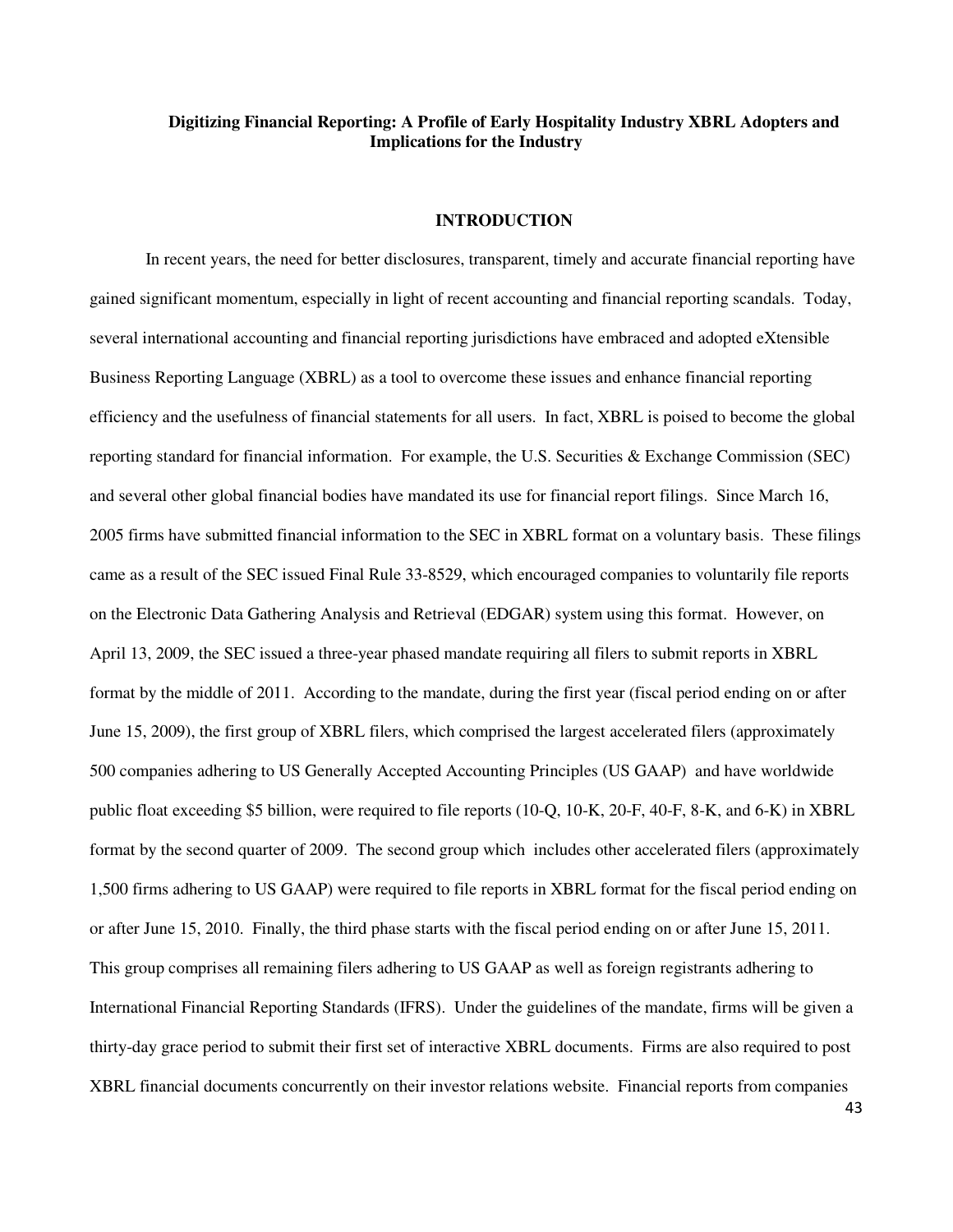failing to meet these deadlines will be deemed "not current" according to SEC Rule 144. However, once these companies file the XBRL interactive reports, the deficiency will be remedied.

Currently, the extent of XBRL use varies amongst jurisdictions. Several jurisdictions use XBRL to report limited, standardized information while in the US, firms are required to submit complete financial statements and disclosures using this new format (Taylor & Dzuranin, 2010). This requirement has slowed the US adoption process due to the large number of tags (explained later) required to accurately document standardized meanings of accounting concepts for various industries. Consequently, these other jurisdictions are currently leading the US in XBRL adoption. Countries currently mandating use of XBRL for financial reporting include: Ireland, The United Kingdom, India, Poland, South Africa, United Arab Emirates, China, Ireland, United States, India, Australia, New Zealand, Belgium, Japan, South Africa, Canada, South Korea, the Netherlands, Sweden, France, Singapore and Chile (XBRL International, n.d.).

Jurisdictions are embracing use of XBRL because of its ability to transform corporate financial statements and other corporate information into a digital format that is easily understood and accessible via the internet. It also eliminates or reduces problems associated with information sharing due to incompatible computer systems and software, thereby enabling easier comparisons, more accurate, timely, transparent and economical reporting. Fundamentally, XBRL is a comprehensive extension of Extensible Markup Language (XML), and was developed specifically for businesses to communicate and exchange financial information and other business related data in unambiguous language. Essentially, XBRL, as a business language, transform companies' financial statements into interactive database which can be accessed via the World Wide Web. It (XBRL) uses clear language to succinctly describe financial information as well as relationships and concepts found in financial statements. This is accomplished through use of taxonomies and descriptive pop-up tags, which are standardized labels or definitions of accounting terms and concepts. These definitions and terms are developed by accountants and accounting bodies and are written in a manner that can be easily understood and interpreted by prudent users. Tags as used in XBRL applications contain specific descriptive financial information such as line items in financial statements as well as words or labels such as headers in the notes to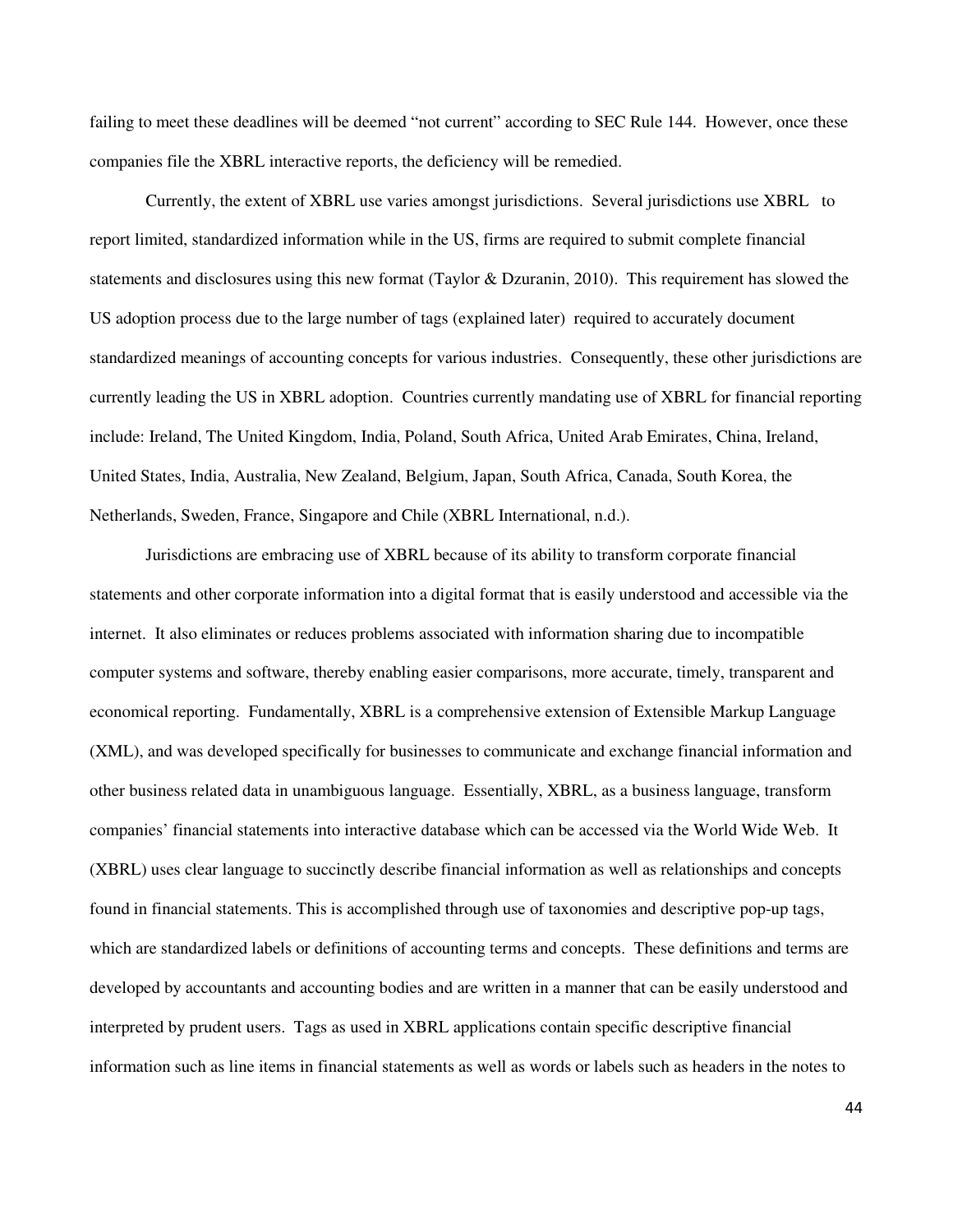financial statements. Numbers are also tagged to associated text on financial statements, and includes information contained in footnotes. Tags allow computers to automatically search for and assemble data so it can be readily accessed and analyzed by investors, analysts and other users. The tags are attached as pop-ups to each number or item of information on financial statements, which makes the information and its context available to all users who can utilize such information to decipher the true meaning of the information and the context in which it was used.

Another important concept germane to XBRL use is taxonomies. Taxonomies as used in XBRL are standard descriptions and classification systems used for business and financial reporting. Hence, taxonomies can for example include a tag for a balance sheet item such as inventory and accompanying tags for components such as raw material, disclosed in the foot notes. In essence, taxonomies are lists of computer-readable terms in XBRL that allows companies to tag the thousands of pieces of financial data included in typical long-form financial statements and related footnote disclosures. Hence, for the first time, all users of financial statements have access to the same information presented by the company, at virtually the same time. In the past, companies prepared reports in various applications- PDF, Microsoft Word, Excel, or HTML depending on the users and their needs. However, with XBRL, companies can now prepare one document with accompanying disclosures and tagged labels for all users (Taylor & Dzuranin, 2010). This XBRL document can be downloaded by users into any XBRL reader software applications and converted into user specific formats.

Currently, taxonomies in the US are in a state of flux as existing taxonomies are expanded and specific industry level taxonomies are being developed. The sequence and priority for developing industry level taxonomies are driven by the percentage of companies (within economic sectors) that will be covered. Hence, industry level taxonomies are developed based on the highest percentage of companies that will be covered in reverse sequential order (Pryde, 2004). There are three categories of taxonomies in the US: *current* which are taxonomies that are finalized and ready for use; *legacy taxonomies*, which are historical taxonomies, are expanded and superseded by new taxonomies and; *public review taxonomies* which are taxonomies that are published on XBRL US website for review and comment by the public. Constructive comments are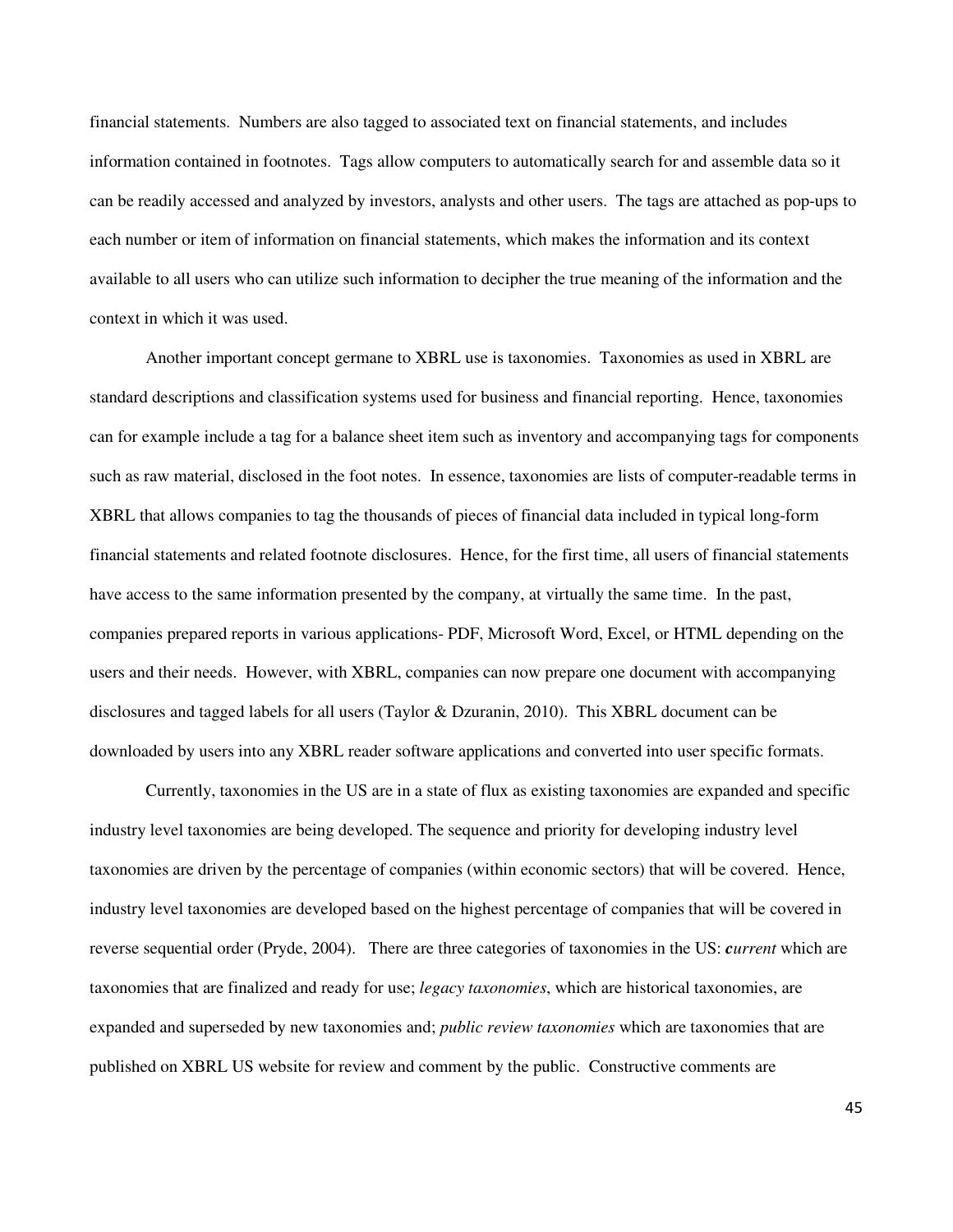incorporated into public review taxonomies. Table 1 presents a list of current, legacy and public review US taxonomies. Taxonomies for several industries are absent from this list including taxonomies that address the financial reporting needs of the hospitality industry.

#### *[Table 1: about here]*

XBRL is used by both public and private sector entities, including stock exchanges, commercial financial services, government agencies, accounting firms, and corporations. Global use of XBRL is spearheaded by XBRL International, a consortium of over  $550<sup>1</sup>$  companies comprising financial services, technology and accounting organizations and regulatory bodies (XBRL International, n.d.). In the United States, use, development and application of XBRL is spearheaded by the SEC working jointly with XBRL International and the Financial Accounting Standards Board (FASB). XBRL US Inc. is an independent nonprofit organization that is currently responsible for the development, research and provision of educational programs to facilitate the adoption of XBRL for business report tagging purposes in the various business segments. The Financial Accounting Standards Board is responsible for ensuring that the technical accounting standards and the GAAP conceptual frameworks and concepts are captured in the taxonomies. Ongoing maintenance and upkeep of the XBRL US GAAP Financial reporting taxonomies (including updating to account for changes in US GAAP as well as taxonomy extensions and enhancements) will be undertaken by the Financial Accounting Foundation (FAF).

Currently, over 340 or over 68 percent of the accelerated filers have already adopted XBRL (Gross, 2009), while globally, XBRL is currently being used by companies representing in excess of 75% of global market capitalization (Forbes.com, 2010). Use of XBRL represents a general trend by society and businesses as a whole towards using technology to enhance business processes and efficiency. As companies become more fluent and knowledgeable in use of this application, it is reasonable to expect that it will be used for both internal and external financial reporting since it provides a more effective and efficient method to report

 $\overline{a}$ 

 $<sup>1</sup>$  As of May, 2010</sup>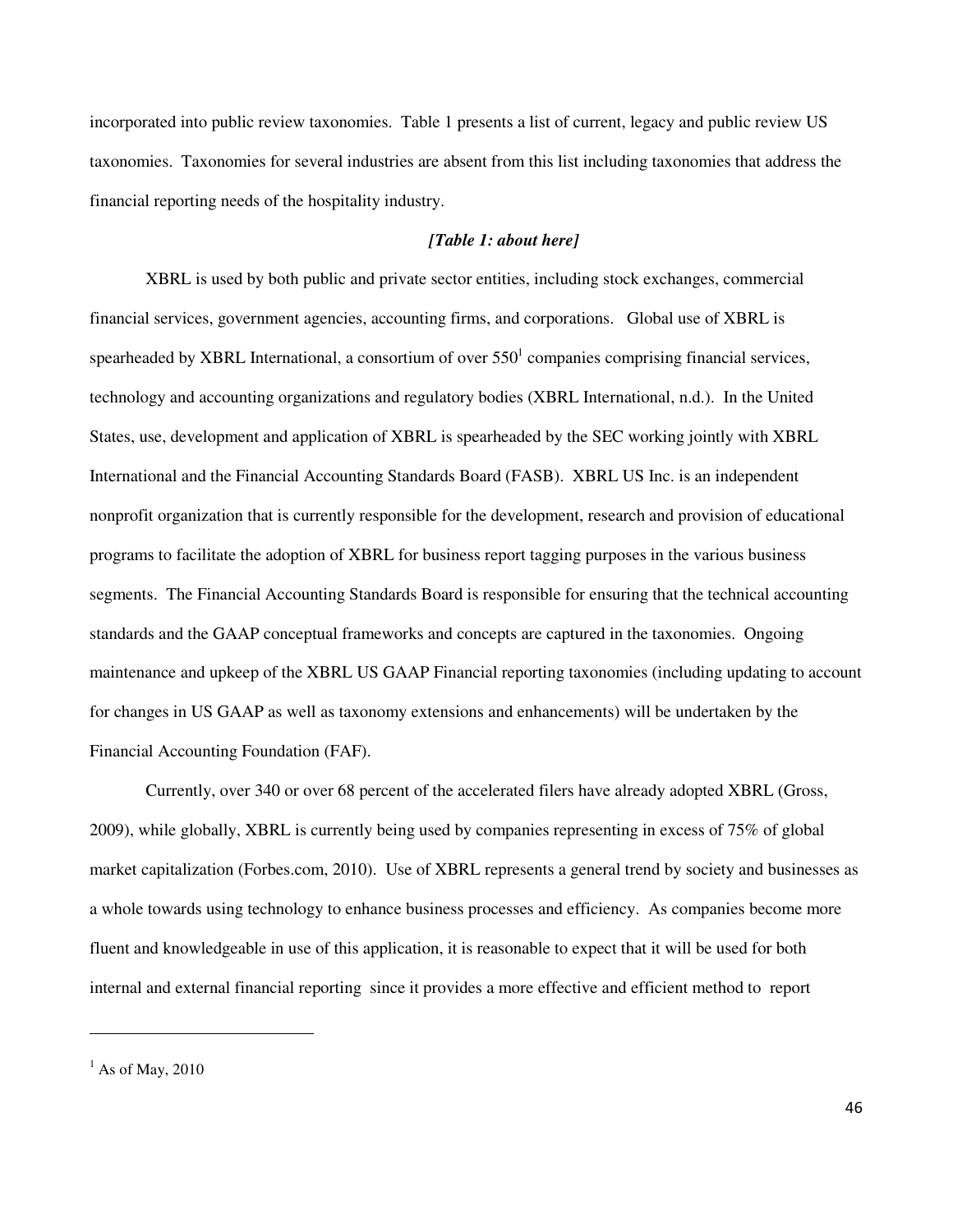financial information. XBRL adoption and use will undoubtedly impact the hospitality industry which historically is perceived as lagging behind other industries in regards to technology adoption and implementation (Meyers, 1999; Whitford, 1999). Furthermore, adoption of new technology in this industry is usually driven by the need to improve organizational performance and gain competitive advantages (Nyheim, McFadden, & Connolly, 2004; Wang & Qualls, 2007), not necessarily to provide company specific financial performance information to third party entities. These arguments suggest that hospitality firms will be slow to comply with the SEC XBRL mandate. Further, it is conceivable that hospitality related industries will be skittish about adopting XBRL due to its actual or perceived impact on various segments of the industry for which specific uniform systems of accounts were been developed (lodging, restaurants, clubs, and spas). Although the industry (US) adheres to US GAAP, financial reports are prepared in accordance with uniform systems of accounts, to reflect the subtle nuances germane to the industry. However, to date, XBRL US has not develop industry specific taxonomies to address the financial reporting needs of the hospitality industry.

Nevertheless, as acceptance of XBRL in the US increases and the SEC implementation deadline draws close, it is essential that hospitality executives position their companies to adopt this technology and leverage its benefits. However, adoption is not without questions. In fact, the questions faced by today's hospitality firms include: What is XBRL and what are the purported benefits and reasons for adoption? How will XBRL affect reporting standards and systems in the industry? What steps should be taken to ensure that data and information security are not compromised? Who are the early hospitality adopters and what unique characteristics if any, do they possess? Are there reasons why they adopted XBRL earlier than other hospitality firms? How can hospitality firms report in XBRL format if there are no industry specific taxonomies? These are questions that must be answered within the industry to ensure full and speedy acceptance. The purpose of this exploratory research is to provide answers to these questions. The study specifically presents a profile of early hospitality XBRL adopters and offers implications and suggestions for the hospitality industry. The study also addresses the issues of the impact of XBRL on the Uniform Systems of Accounts used by the industry, and maintaining data security and integrity within an open standard XBRL framework. This research is important since it will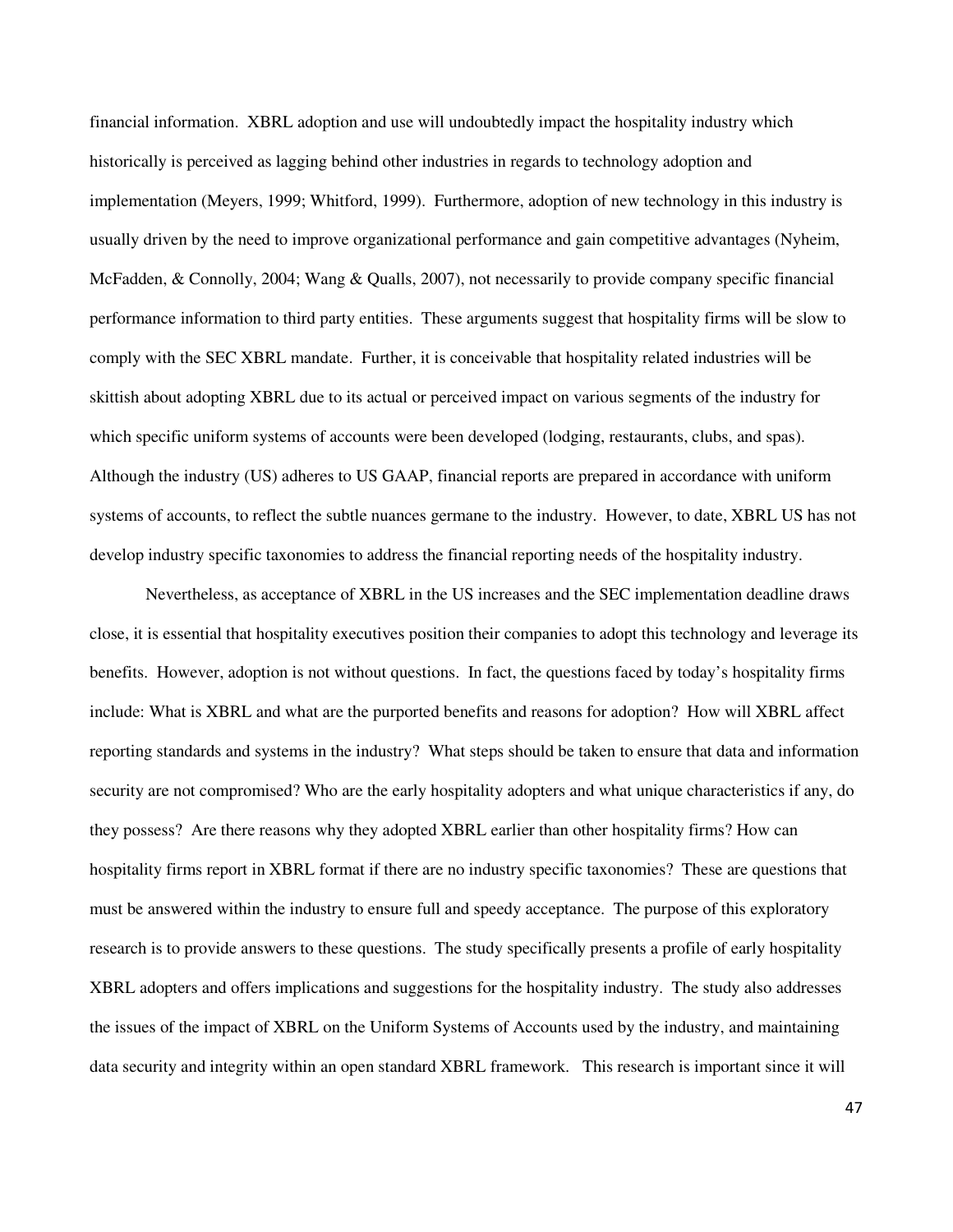add to our understanding of XBRL adoption in the hospitality industry and establish a platform for future hospitality research in this area. For purposes of this research, early hospitality adopters are defined as hospitality related businesses that adopted XBRL prior to the SEC issued mandate (such as Papa Johns Inc.), or within one year of the SEC (April 13, 2009) issued three-year phased mandate.

#### **LITERATURE REVIEW**

#### **Understanding XBRL and its Components**

Extensible Business Reporting Language (XBRL) is a new open standard that eliminates constraints associated with different reporting formats and vocabularies through the use of tags and jurisdictional taxonomies (Thomas, 2003/4). It is quickly becoming the international business reporting language because of its ability to electronically communicate clearer and timely business and financial information to stakeholders (Willis, 2002). The term extensible, simply indicates that if there is a need to add new descriptions to explain information or data on financial statements (to comply with new accounting or jurisdictional rules), it can be easily accomplished by extending the vocabulary or taxonomy (XBRL International, n.d.). XBRL can be defined by its purpose and its technical aspects and relate to the core competencies of a company's financial reporting structure (Gunn, 2007; PricewaterhouseCoopers, 2004). XBRL is also described as a new standard that eliminates constraints associated with different reporting formats and vocabularies and therefore, should not be perceived as purely a new technological application. Instead, it should be perceived as a key element of a company's financial reporting and as a computer language into which jurisdictional accounting standards can be expressed in a clearer and more visible format (PricewaterhouseCoopers, 2004).

 Technically, XBRL is a comprehensive version or extension of XML (Extensible Markup Language), which is developed specifically for businesses to communicate financial information via the internet. Hence, XBRL is one of the extensible or tagged computer languages that enable companies to use tags to identify, capture, explain and present to users the concepts and context of company specific information as well as the semantics of GAAP and IFRS (Udell, 2006).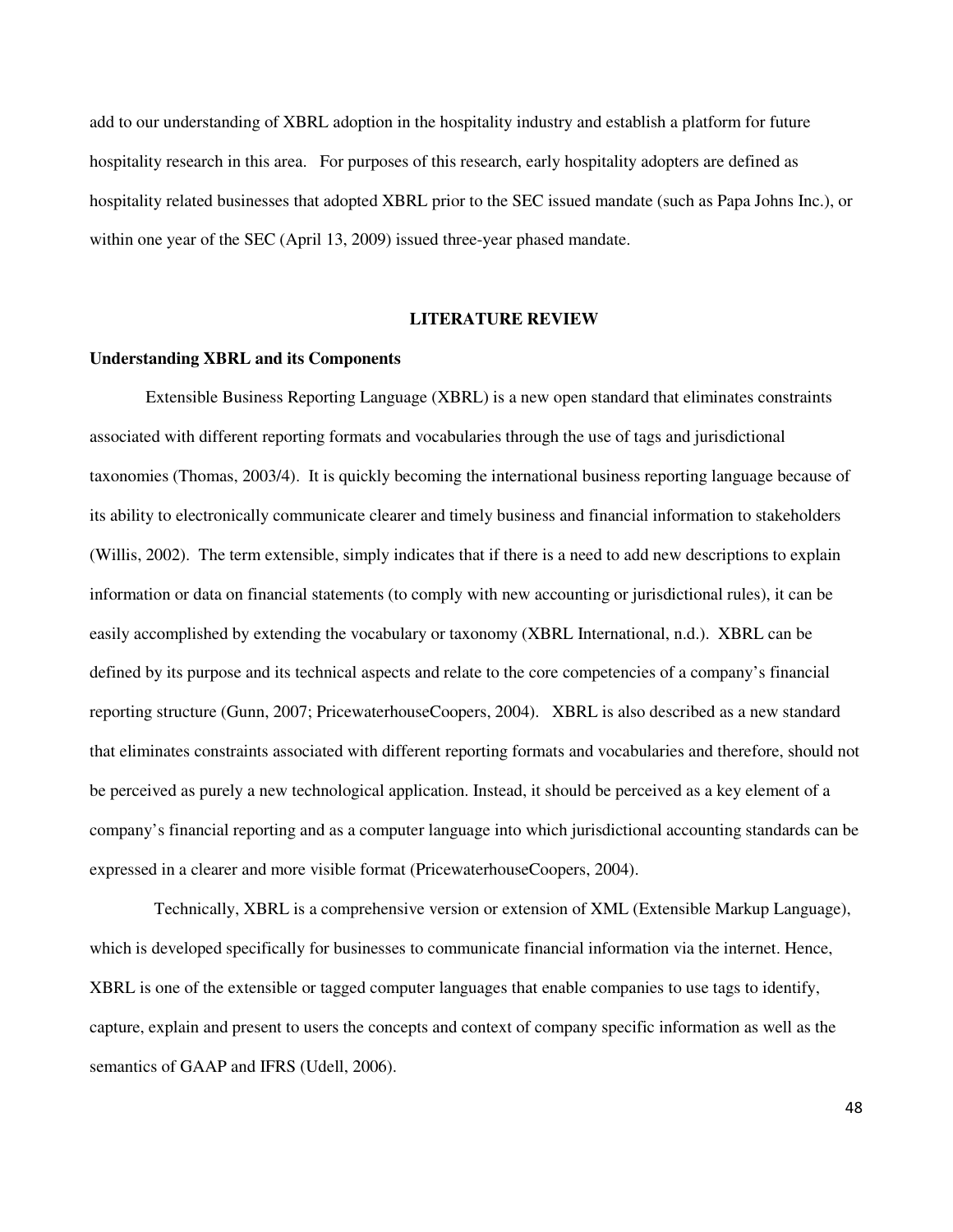XBRL is also described as a universally accepted open standard that greatly enhances how a company's information is presented for stakeholder communication purposes (Gunn, 2007). The software itself is free, non-proprietary and integratable thereby enabling users to share information online and communicate financial reports, despite differences in accounting methods and technological platforms (Stafford, 2005). This shared context enables seamless and timely movement of data back and forth between applications from enterprise resource planning systems (ERPs), spreadsheets, and other types of applications (Willis & Hannon, 2005). This openness also removes the need for jurisdictional adjustments of financial statements and reports. In this regard, XBRL is similar in concept to bar-coding, since it is open and not owned by any particular entity. Additionally, like barcodes, tags found on XBRL financial statements are unique to each piece of financial data or other disclosed information (Hodge, Kennedy, & Maines, 2004).

All information on XBRL financial reports are tagged with descriptions which make it easier to interpret and understand embedded data, in the context of how it is presented, meant and used by specific companies and specific reporting jurisdictions. Tags are the crux of XBRL information sharing; they enhance clarity in communication since they identify and describe the source, meaning, content, and context of each piece of information despite its location on the document (Lester, 2007). Tags make it easier to create, analyze, and distribute data in clear and unambiguous terms and can be standardized to meet the accounting reporting requirements for all industries in global markets. They are configured to adhere to jurisdictional rules and procedures and are standardized despite the country, accounting jurisdiction or industry in which they are applied. (EDGAROnline, 2009). They can be language and jurisdictional specific, meaning that it can be modified to meet and satisfy specific accounting and reporting standards (Lester, 2007). Definitions found in tags are computer readable (KPMG International : Audit and Risk Advisory Services, 2004) and offer users of financial statements the option of utilizing search facilitating technology to analyze information both within, and across industries, thereby increasing financial statement transparency (Farewell & Pinsker, 2005). The search facilitating capability of XBRL enhances transparency of recognition and disclosure of information due to error reduction and omissions since users can utilize this capability to perform more rigorous and targeted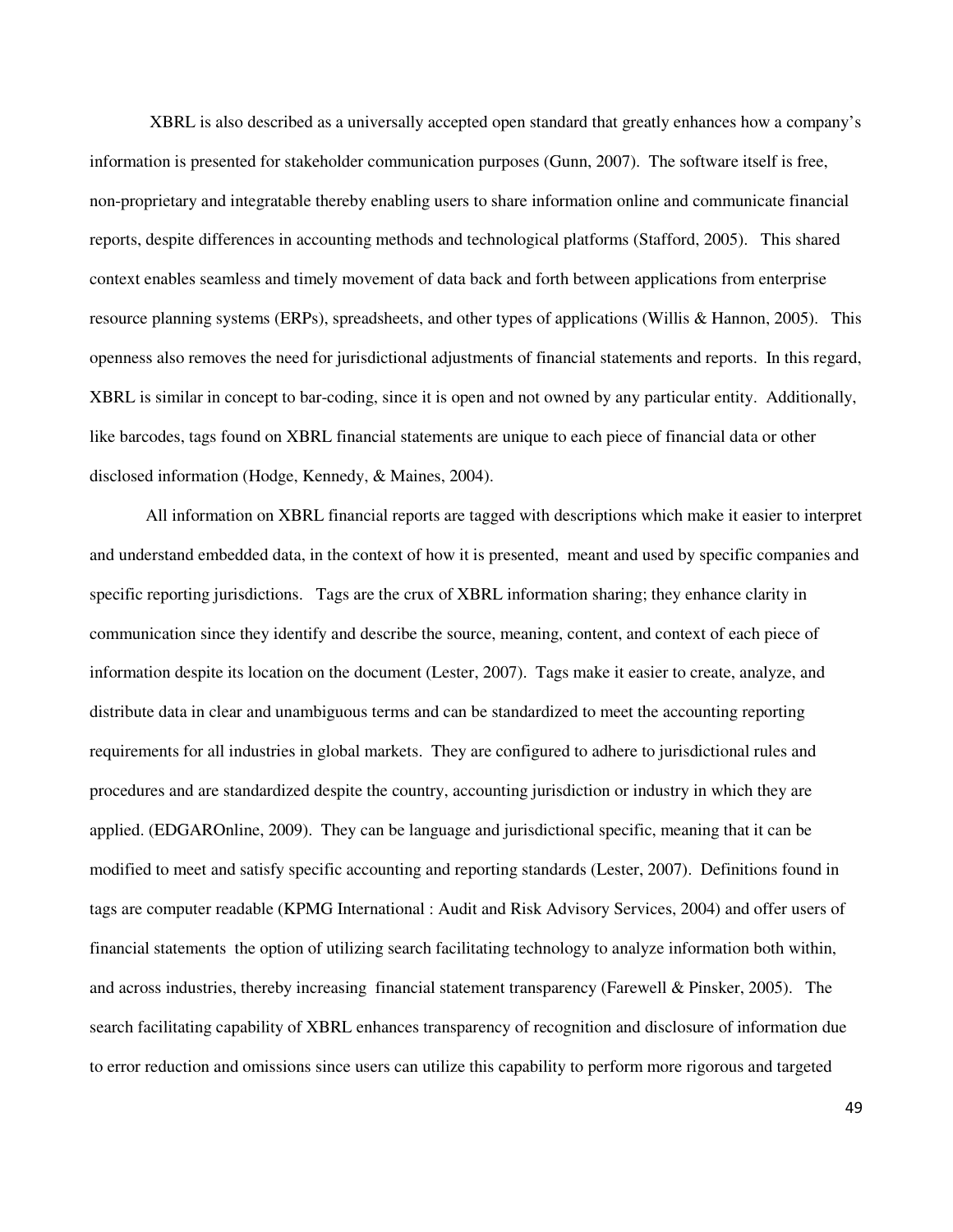searches and analysis of financial statements (Hodge, Kennedy, & Maines, 2004). Tags also help non-financial professionals to acquire and use financial statements to make better decisions, since they are able to utilize information contained in the financial statements in conjunction with the footnotes as well as discussion and analysis by the firm's management and the auditor's report (Hodge et al., 2004).

Essential to the operation and functioning of XBRL are taxonomies, which function like traditional charts of accounts. Taxonomies as used in XBRL are electronic descriptions and classifications of the contents found in financial statements and other business reports and accompanying disclosures (Taylor & Dzuranin, 2010). They are agreed-upon conventions developed for generic use for each industry segment and are influenced by jurisdictional and industry specific accounting and reporting regulations. Taxonomies also define and explain business reporting concepts, mathematical, as well as definitional relationships between concepts and text labels. Further, taxonomies also provide references to authoritative literature and explain how information and concepts should be displayed to users. Finally, they act as jurisdictional dictionaries and define the tags used for specific items of data (XBRL International, n.d.).

#### **XBRL Benefits and drawbacks**

XBRL users obtain three distinct advantages over previous reporting methods- *accessibility, comparability*, and *usability* (Taylor & Dzuranin, 2010). In the past, companies prepared several versions of their financial reports and documents in various applications-PDF, HTML, Excel, Word or some other application. However, with XBRL, companies can create a single document and make it accessible to all users online thereby increasing accessibility, which ultimately improves financial reporting and analysis. Secondly, standardized industry specific taxonomies makes information across companies more comparable since all companies will use the same taxonomies to describe elements on their financial reports. Finally, XBRL enhances usability since it eliminates transcribing from Word; PDF or HTML formats into a format that can be analyzed using computer enabled search facilitating technologies. Collectively, these three factors combine to increase transparency, which ultimately improves overall company value (Ward, 2004).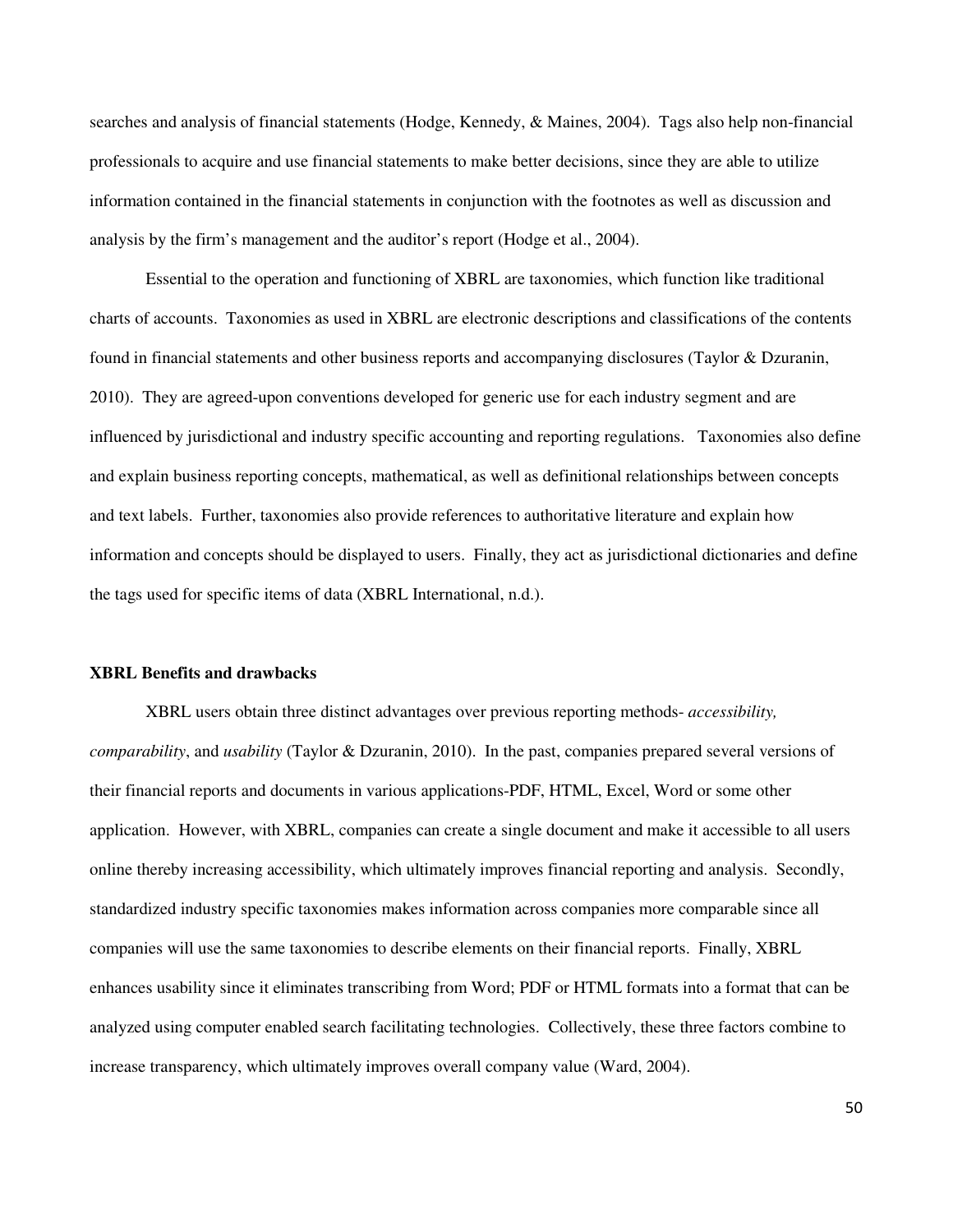A major benefit of XBRL is that it enables real time reporting which is timely communication of financial information to all stakeholders (Willis, 2002). Benefits of timely information include: improved analytical capabilities and decision making process for companies (Willis, 2002); better investment decisions for the public and their agents and; faster completions of assessments by auditors (Willis & Hannon, 2005). There is also a symbiotic relationship between XBRL and real time reporting since it removes the constraints of time from information reporting compared to the traditional reporting methods. XBRL's open architecture and streamlined reporting processes enable and enhances real time reporting by providing companies the ability to prepare report, publish and access reports on a continuous basis (Barton, 2003). Real time reporting increases the speed of obtaining and analyzing information since company information can be accessed virtually instantaneously by analysts and other stakeholders. Furthermore, the corporate reporting supply chain is strengthened because all members of the supply chain have the ability to access and share information; the need to reformat and translate information across the supply chain is eliminated and; new application software can be developed and added to the chain without compromising information (PricewaterhouseCoopers, 2004) Finally, real time communication is enhanced since information entered into XBRL by a company is shared as it is transmitted between users and applications and the context of the information (term definitions, period covered, information currency, and entity) are maintained and are less susceptible to misinterpretations (Willis  $\&$ Hannon, 2005).

In addition to providing timely information to users, XBRL also improves the quality of information communicated to constituents resulting in: cleaner data, more accurate data, faster data inflow, increased productivity, faster data access, greater efficiency and seamless throughput. Better communication of financial information also reduces perceived user risks since users have richer data to work with. Further, improved communication enhances credibility of financial reporting by improving transparency of reported financial information in a cost effective manner (Ward, 2004). Additionally, since XBRL data is machine readable, analysts do not have to re-key information which not only speeds up processing time, but also reduces the likelihood of human errors associated with such processes. Financial statement users can easily and quickly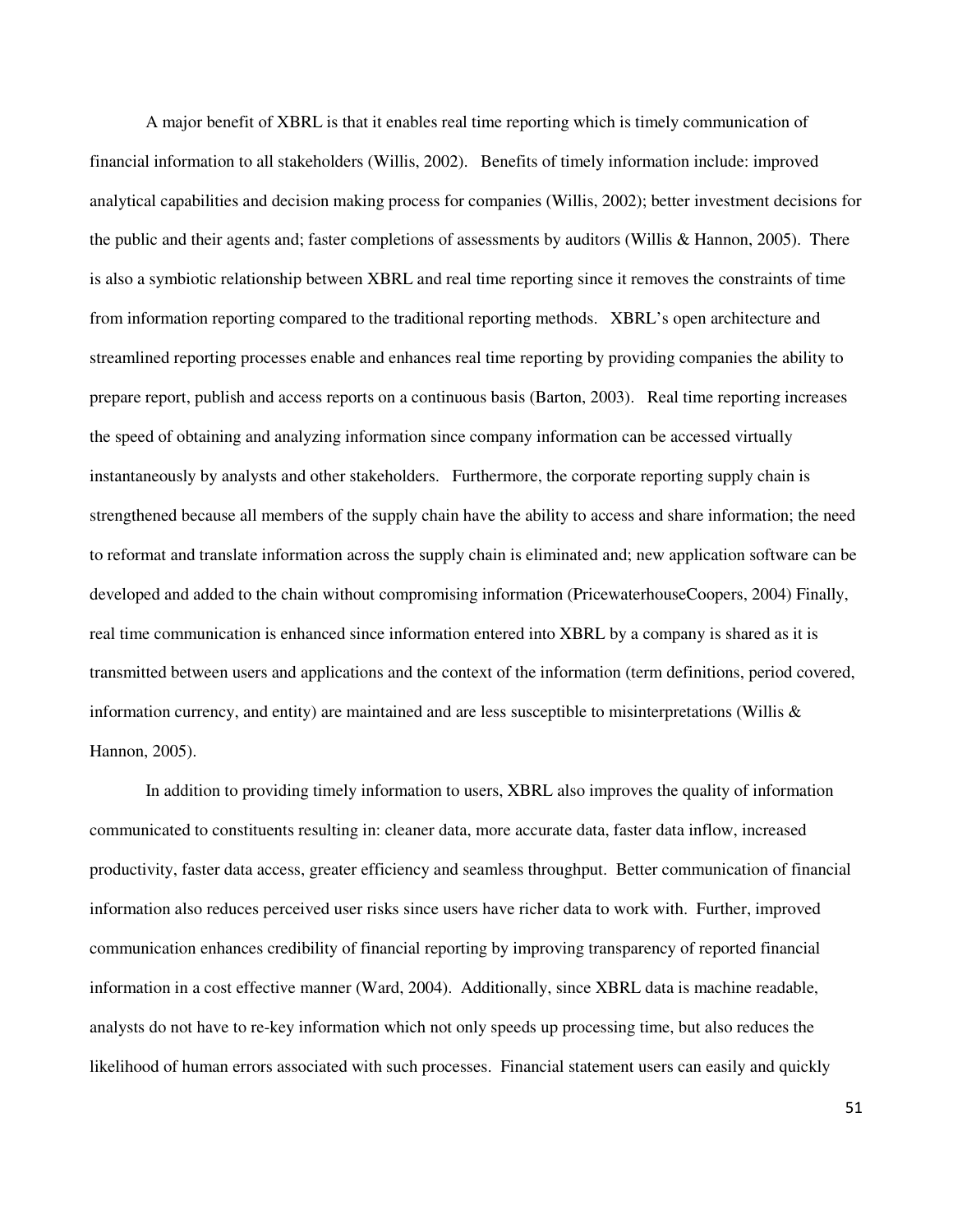search statements for terms and concepts and ascertain how each company reports and interprets each concept. Prior to XBRL, companies prepared financial statements in electronic format, either as HTML, ASCII or PDF files. These statements were basically electronic versions of the paper based versions. Hence, investors and other users of these documents often overlooked important information hidden in block of texts in footnotes. XBRL, as a search facilitating technology overcomes this shortcoming by increasing transparency and reducing the likelihood that information contained in footnotes is overlooked (Hodge et al., 2004). Further, the range of information and speed of data extraction is greatly improved over other types of report formats (Lester, 2007).

Benefits of XBRL accrue to companies, the general public, regulators, auditors and the financial markets*.* For *companies*, benefits include: reduction in report preparation and generation time; reduced costs associated with report preparation and dissemination; greater flexibility to prepare reports based on a company's specific situation, while adhering to jurisdictional standards; much greater control of company information since third party intervention is eliminated; enhanced compliance with jurisdictional standards; more timely and accurate data for better decision making process which enhances the company's analytical capabilities; offers better control; speeds up reporting while reducing reporting costs. For *the Public* benefits include: reduction in effort required to convert reports to serve various user needs; better investor protection due to much more transparency-investors have the same information as analysts; ability of investors to process more informationmore and clearer information leads to better decision making by a more informed market. For *regulators:* better validation of information reported by companies; better flexibility for common changes in reporting requirements; provides for a more detailed analysis of reports by regulators; helps regulators achieve goals of frequent and more concise reporting (Taylor & Dzuranin, 2010;XBRL International). XBRL also assists regulators in regulating and standardizing reporting standards. For example, it has helped the IFRS in its harmonizing efforts by providing a common reporting platform that incorporates the semantics of IFRS for various jurisdictional taxonomies and effectively removed complications associated with jurisdictional reconciliations, thereby reducing gaps that existed in the various member states reporting standards. XBRL therefore provided IFRS reporters with the ability to prepare common illustrative financial statements, but also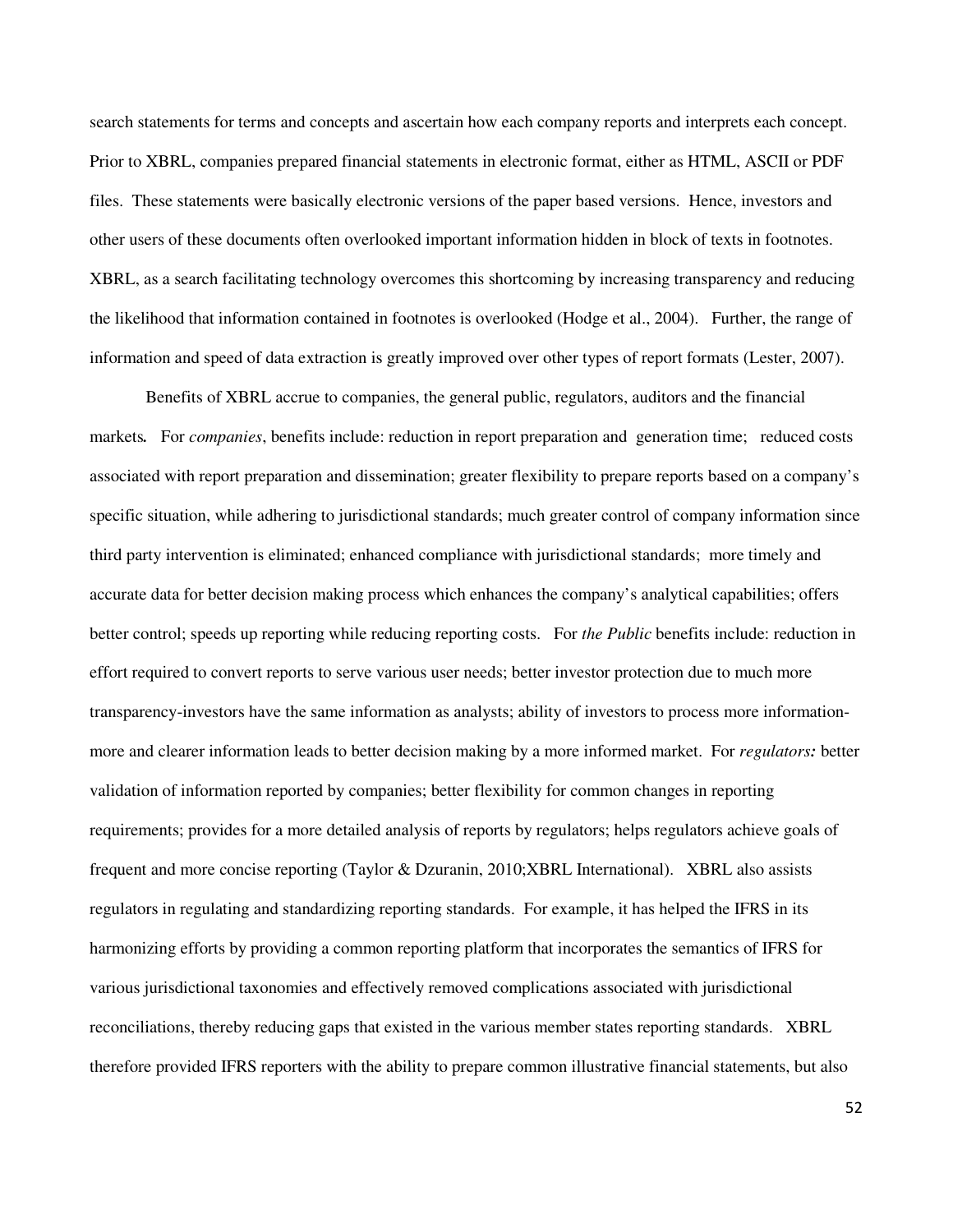allows for jurisdictional flexibility and nuances (Debreceny & Gray, 2001; Premuroso & Bhattacharya, 2008; XBRL International). For *auditors*: more accurate, timely and complete data for analysis which makes it easier to identify anomalies; offers the opportunity for more frequent assessments; enables faster and more efficient research of documents; allows for easier identification of reporting changes and compliance with standards and faster completions of assessments (Willis & Hannon, 2005). Web based XBRL searches also afford auditors the ability to examine and search reports for fraud, compliance and other assessment quicker and more efficiently (Ward, 2004). Benefits for *Financial Markets Financial Institutions & Stock Exchanges* include: access to more and richer information for investors and their agents to make better investment decisions; faster and easier analysis of reported information; more transparency of information which can lead to increased and better trading; better information from international companies; more timely data collection by stock exchanges; lower compliance costs (Taylor & Dzuranin, 2010;, XBRL International).

 XBRL use is also associated with cost savings. According to XBRL International (XBRL International, n.d.), companies can achieve cost savings through reduction in capital costs due to the availability of timely, real-time, transparent disclosures in XBRL format. Cost savings are also achieved through reduction in costs associated with information gathering, analyzing, report production, data re-entry and report dissemination since XBRL eliminates the need for incompatible report formats (Hodge et al., 2004). Furthermore, cost savings are also achieved through XBRL use since it enhances transparency and thus has the potential of improving efficiency of capital markets through reduction of costs associated with company coverage (AICPA, n.d.). Overall it is estimated that XBRL user companies can reduce costs associated with collecting and reporting financial information by as much as between 30-70 percent and increase productivity by 20 percent if XML formats are used (Willis & Hannon, 2005).

Like most new applications, adoption and implementation of XBRL are associated with drawbacks which include: risks inherent in automating processes; unauthorized changes to master data files and transmission of inaccurate data; costs to upgrade legacy systems and reengineer business processes; concerns about data information security; risks inherent in automating legacy systems and processes (Sandoe, Corbitt, &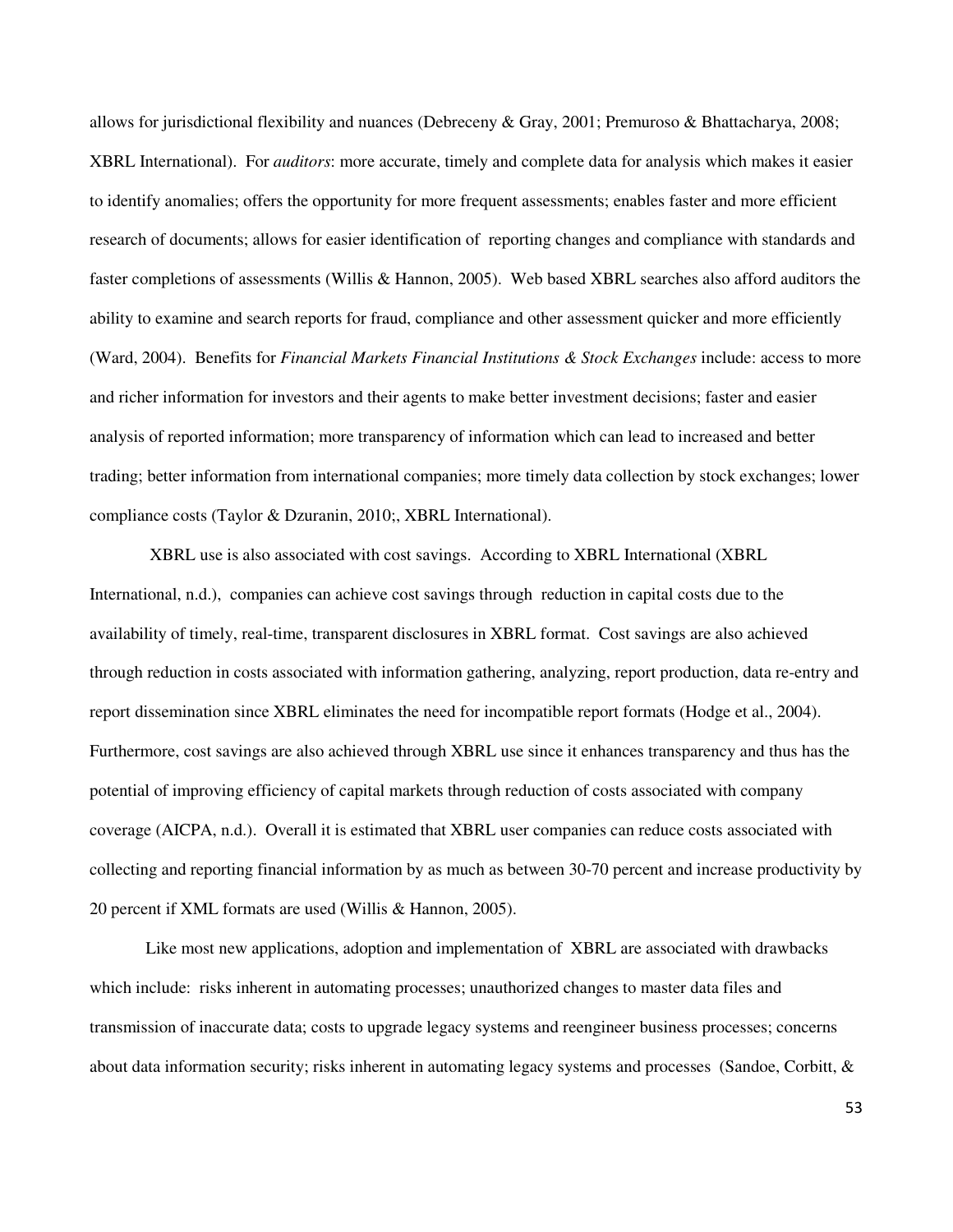Boykin, 2001). To avoid adoption and implementation challenges, companies can assess their own internal structure and select from one of two currently available approaches to convert to XBRL. Companies can either convert to XBRL using in-house capabilities or they can outsource the conversion process. Companies should select the option that will minimize errors in reporting, since recent studies indicate that there was a high level of errors and exceptions in the first 400 mandatory filings (Pawlicki, 2010). Financial statements can be converted in-house to XBRL from existing formats (such as Microsoft Excel or Microsoft Word) through usage of XBRL mapping and instance creation application. Conversely, companies lacking in-house resources and technical expertise should outsource the XBRL conversion process. In spite of the approach taken by companies, it is advisable that firms implementing XBRL technology do so in the early stages of the business reporting cycle (Taylor & Dzuranin, 2010), since it allows for efficient use of financial information at the start of the reporting supply chain (Garbellotto, 2009). Another potential drawback to XBRL implementation is that users could erroneously believe that all published XBRL reports are assured by auditors, hence; this may create an expectation gap (Padlock, 2010).

The literature suggests that XBRL is poised to become the global standard for corporate financial reporting. Global jurisdictions have adopted XBRL because it: facilitates cheaper preparation of reports; accelerates report processing time; eliminates the need for trans-border and jurisdictional reconciliations; communicates richer information; enhances analytical capabilities; provides more information to all parties and; provides more trustworthy and transparent information. Additionally, XBRL allows for data to be collected and shared from multiple and disparate sources cheaply, quickly and efficiently. It also streamlines internal and external reporting processes and facilitates the convergence of accounting standards and concepts through generic taxonomies. All corporate stakeholders therefore benefit from XBRL through overall improvement in the reporting supply chain.

#### **DATA AND METHODOLOGY**

#### **Sample Selection and Data Description**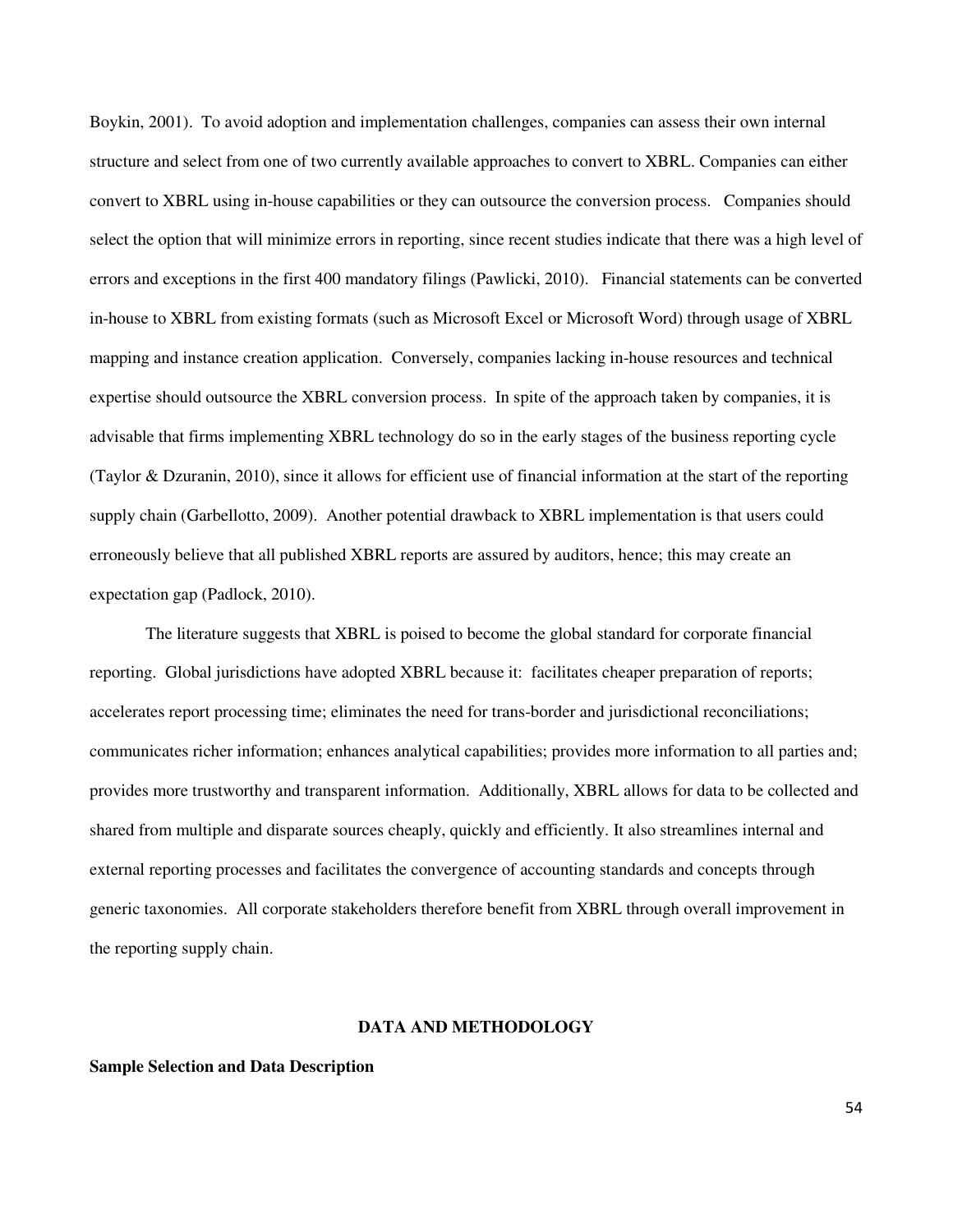The aim of this study was to identify and develop a profile of early hospitality XBRL adopters and offer implications and suggestions that would address the issues of data security, possible reasons for early adoption by some companies and the impact of XBRL on the uniform systems of accounts for the hospitality industry. To this end, a sample of hospitality firms filing financial information in interactive XBRL format was obtained from the Unites States Securities and Exchange Commission (SEC) website. Initially, companies were selected using Standard Industrial Classification (SIC) codes 7011 (hotels and motels), 6798 (real estate investment trusts), and 5812 (retail eating places). Collectively these companies are described as hospitality SEC filers for the purpose of this study. All companies were examined to verify that they operated as lodging companies, hotel REITs or food and beverage companies and further that they filed periodic reports on forms 10-Q, 10-K, 20-F, 40-F, 8-K, or 6-K since these reports must be submitted in interactive format by the 2011 deadline. Only 8 of the hospitality SEC filers submitted reports in interactive XBRL format as of May 31, 2010. Of the 8 firms, 7 were US domiciled firms while Tim Hortons, a Canadian company was the sole foreign registrant. Interestingly, the first hospitality XBRL filing was by Papa Johns International, which filed its first interactive report in 2007, two years before the next hospitality XBRL filing. The company is also one of the SEC's voluntary filers (one of the first 500 companies), and is the only hospitality voluntary filer since it adopted XBRL prior to the SEC's April 13, 2009 announcement of XBRL mandatory filings. Papa Johns Inc. remained the sole hospitality filer for two years until Marriott International (2009), became the first hotel and motel filer. Papa Johns International Inc. is the smallest of all hospitality early XBRL adopters in terms of market capitalization (\$668 million) and revenues (\$1.1 billion). The size of the sampled firms as indicated by market capitalization covered a wide range, with a span of \$668 million to \$75 billion, and a mean of \$8 billion (SD=\$7 billion). Similar results are displayed for revenue, net income, profit margin, return on equity and return on assets. Net income ranged from \$-346 million to \$4.6 billion (mean, \$726 million, SD=\$1.6 billion), while profit margin ranged from  $-6.1\%$  to 20% (mean,  $5.7\%$ , SD=8.6%). Return on equity ranged from  $-27.4\%$ to 233.6%, with a mean of was  $41\%$  (SD=80.8%), while return on asset ranged from -4.11% to 16%, (mean, 8%, SD=8.6%). Table 2 presents a summary profile of the early hospitality XBRL filers.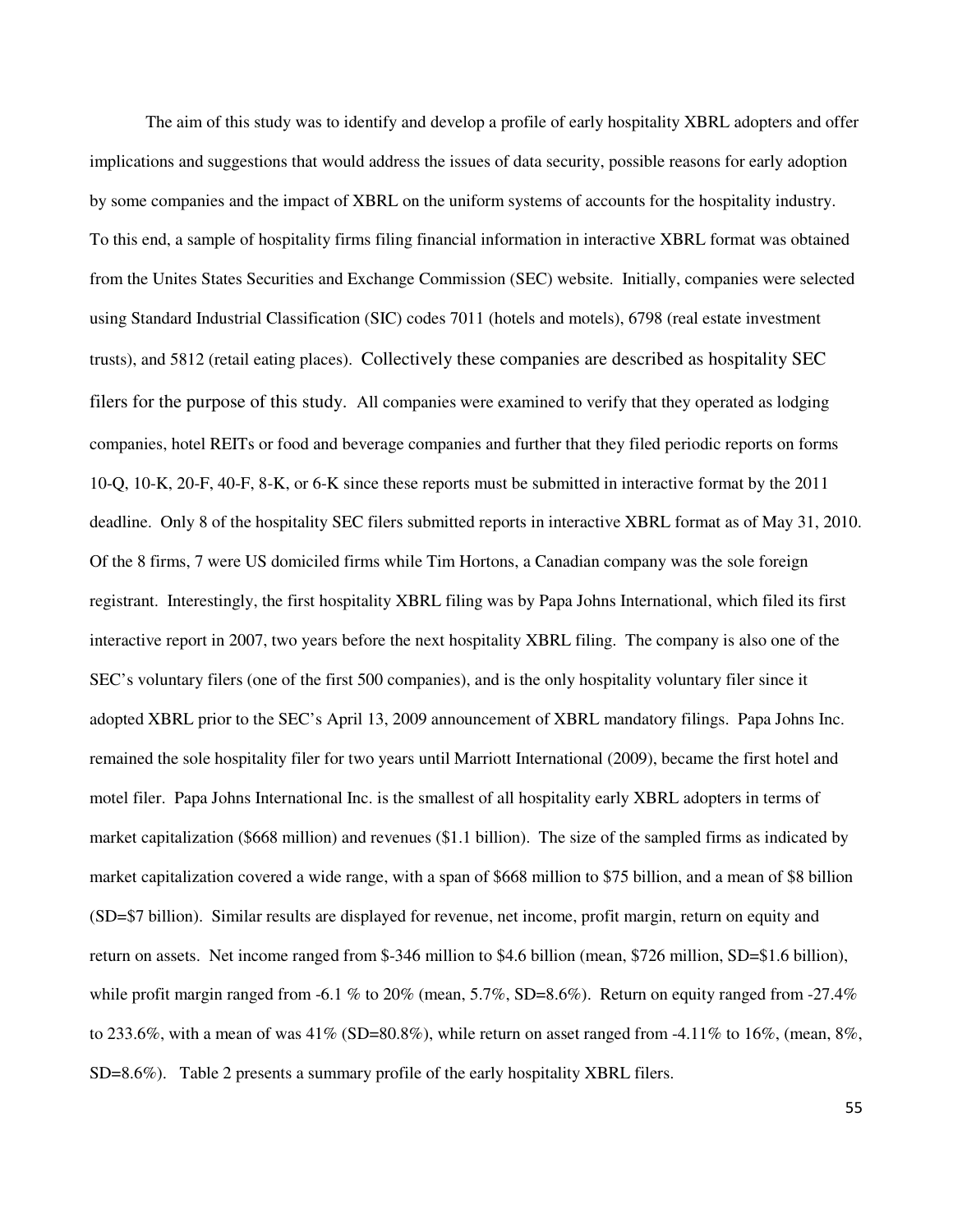#### *[Insert table2: about here]*

#### **Corporate Governance Ratings**

Since XBRL enhances transparency, it would be expected that the sampled companies would display positive corporate governance ratings since corporations and their boards will be cognizant that prudent users have full access to all corporate information and thus would exercise good corporate citizenship. Further, it is plausible that early adopters are confident about their corporate governance practices, and as such are not skittish about adopting XBRL and the transparency and openness it brings. Therefore, this study examined the corporate governance practices of the sampled firms.

Several commercial summary ratings are available that succinctly and objectively quantify the overall quality of companies' corporate governance. The most prominent of these companies are the RiskMetrics Group which produces the Governance Risk Indicator (GRId), The Corporate Library (TCL), Institutional Shareholder Services (ISS), Governance Metrices International (GMI) and Standards & Poors. These ratings typically utilize a combination of quantitative and qualitative data to derive scores or summary ratings. The data collection and analysis process include accessing and analyzing both publicly available source documents (annual reports, tax filings, press releases, media reports about the company, and SEC filings), and private source documents germane to companies, in conjunction with interviews of key company executives. Typical areas covered in the ratings process are companies' ownership structure and external influence, shareholder rights and shareholder relations, transparency, company disclosures and audits and the structure and effectiveness of the companies' boards. Each rating company utilizes propriety evaluation and scoring methods to assess these factors and produce a relative score or rating (relative to industry benchmarks and other companies in the evaluated company's primary stock market index) that indicates the effectiveness of each company's corporate governance practices. While these companies differ in the range of services they offer and evaluation methodologies, the common factor is that the ratings impact the reputation of companies and their perceived value. Hence, overall negative or adverse scores can have negative consequences for companies since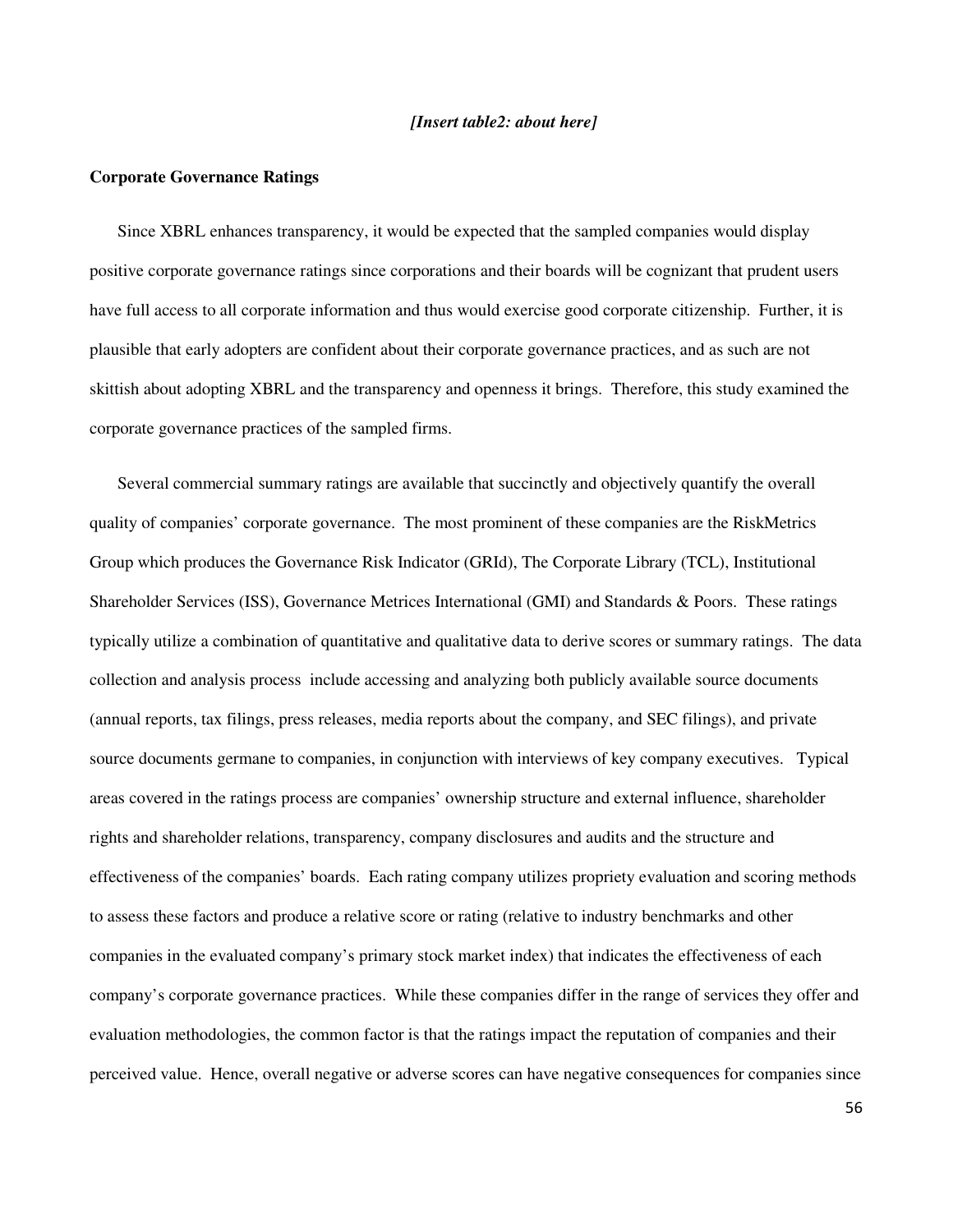today's stakeholders equate low ratings or poor governance to higher risks. Conversely, companies that obtain favorable scores are perceived as less risky.

This study utilizes corporate governance scores provided by RiskMetrics Group. RiskMetrics was utilized because of its prominence as a leader in the corporate governance ratings industry. In addition, unlike most other corporate governance rating companies that combine governance into a single score, RiskMetrics Group assesses companies across four independent dimensions: board, compensation/remuneration, shareholder rights, and audit. It was deemed that examining these dimensions independently would provide a clearer picture of the corporate governance of each company. The availability of RiskMetrics data was also a factor in using RiskMetrics GRId scores. RiskMetrics Group provides governance risk indicators for companies in the United States, Canada, the U.K., France, Germany, the Netherlands and Sweden. GRId scores encapsulate four critical governance categories or standards: the companies' board, audit, compensation /remuneration and shareholders' rights. The evaluation process starts with the company (RiskMetrics) asking 59 to 95 questions depending on the market in which the subject company operates. Answers to each question are scored on a 10 point scale which ranges from -5 to 5, with the higher numbers representing the market's best practices. A zero score (neutral score) indicates that the company meets, but does not exceed local or market governance standards. Negative scores indicate areas of concerns while positive scores indicate that the company exceeds the local best practice. Further, answers to questions in each category are weighted to account for market differences and each category's weighted sum is normalized on a 0-100 scale to provide scores that indicate levels of concerns for the company's audit, board, shareholder rights and compensation/remuneration. Hence, the scores for each subsection (the companies' board, audit, compensation /remuneration and shareholders' rights) are weighted and summated to provide a composite score for each category, which are reported as a "levels of concern." These levels of concern range from "high concern," to "medium concern," to "low concern." Concern levels categorized as "low" suggests that the company's practices are in keeping with or exceed the standard's best practices. A "medium" concern suggests that some practices within a particular category are not in line with market standards; however, they are not large enough to warrant a significant concern. Finally, a score of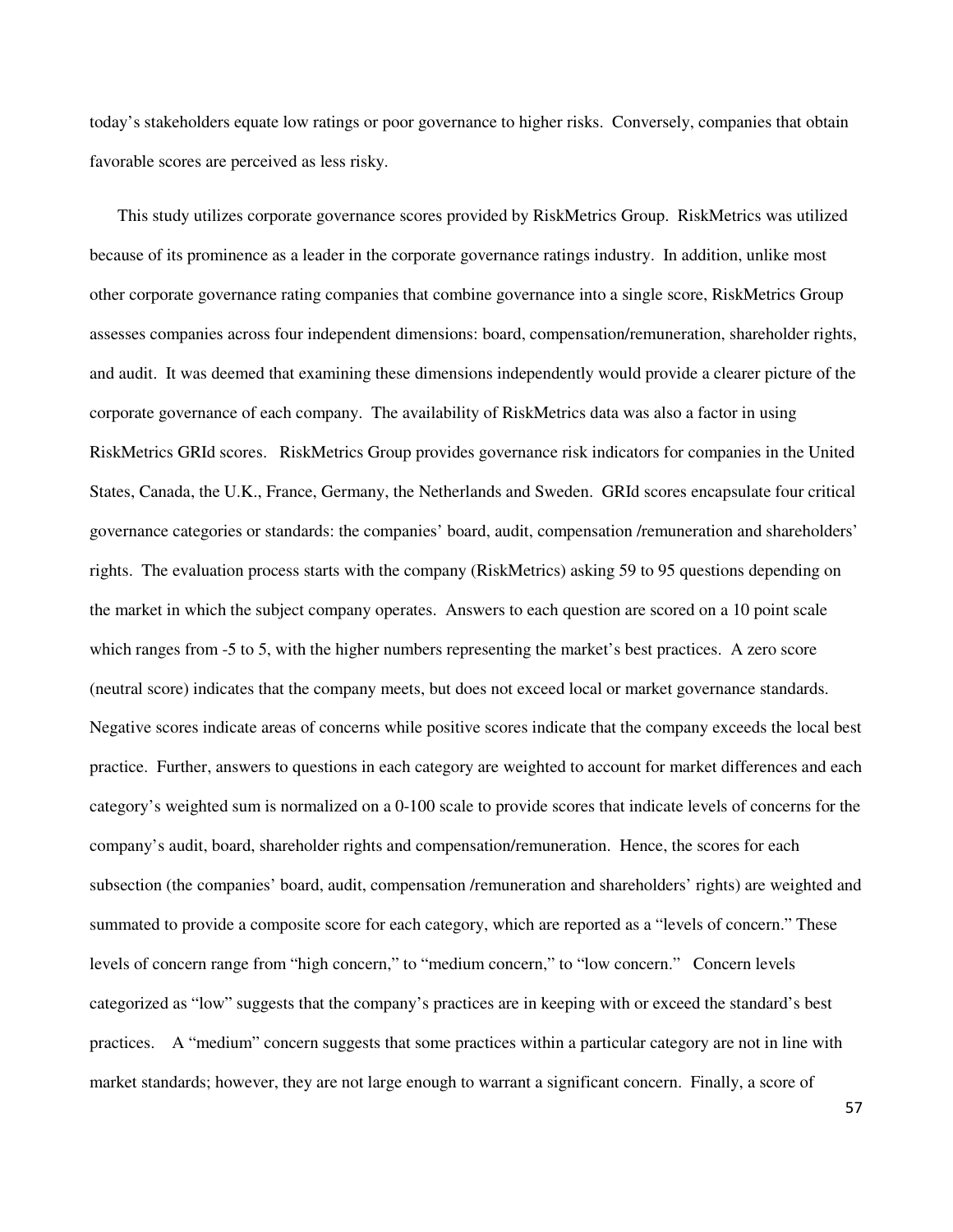"high" concern suggests significant variance between the company's practices and the market standards and hence suggests long term high risks. Since levels of concerns indicate the levels of perceived risks, GRId scores are also termed as "high risk" (high concern), "medium risk" (medium concern) and "low risk" (low concern). GRId scores were obtained for all firms except Tim Hortons (see table 2) whose scores were unavailable due to the reporting and timing of their proxy statements submissions.

#### *[Insert Table 3: about here]*

#### **DISCUSSION AND IMPLICATIONS**

Overall, the results suggest that on a whole, the hospitality industry has been slow to adopt XBRL. As of May, 2010, only eight of over sixty hospitality SEC filers utilized XBRL. This finding is in congruence with previous research suggesting that hospitality related businesses are slow to adopt and embrace new technologies (Meyers, 1999; Whitford, 1999), especially if such adoptions will not enhance profitability or enhance guest satisfaction. Further, previous studies indicated that adoption of new technologies by hospitality related entities is usually done to improve organizational performance and gain competitive advantages (Nyheim, McFadden, & Connolly, 2004; Wang & Qualls, 2007). Since XBRL does not provide direct tangible and easily discernable benefits for adopters, and instead provides direct benefits primarily to third party users of financial statements, the direct and indirect costs of adoption appear to be a disincentive for early adoption. Hence, the long term benefits might not be a strong enough incentive to induce early adoption. This therefore suggests that hospitality companies might wait and adopt the technology when they have no other choice or option, but to comply with the SEC mandate. This last minute adoption approach could have important implications for hospitality firms. First and foremost, there will be a strong impetus by companies to adopt XBRL and meet the SEC mandated deadline. It is conceivable that this last minute haste to meet the deadline will take place during the last months or weeks prior to the SEC deadline. Companies lacking in-house expertise will have to outsource the conversion process to consultants who will undoubtedly charge a premium for their services,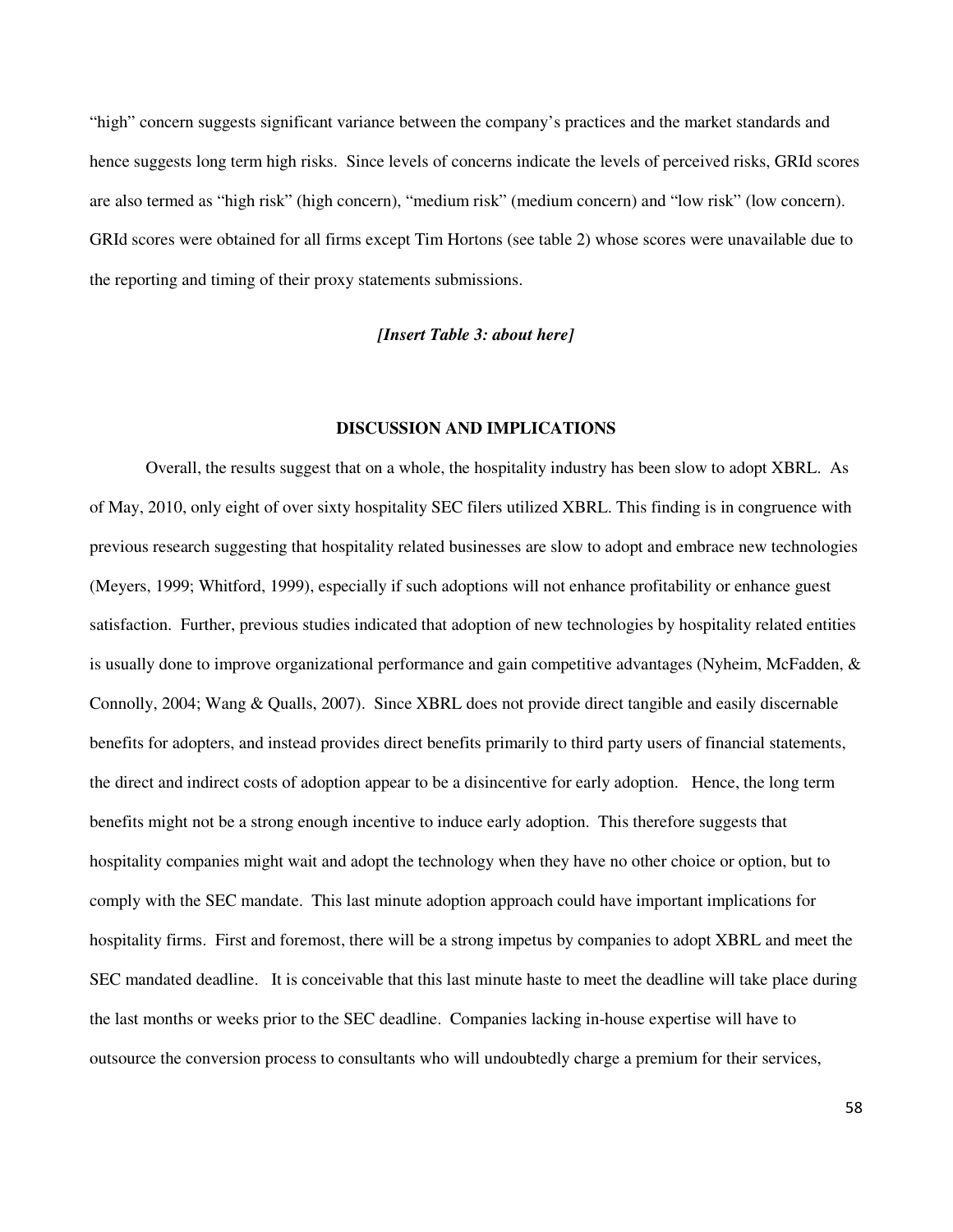which undoubtedly will increase as the deadline approaches. Hence, prudent hospitality executives should start the adoption process early to avoid paying such premiums. It is also advisable that companies with in-house expertise also start the adoption process early as well. If not, resources will have to be diverted from existing projects or employees will be diverted from their primary responsibilities to work on the XBRL conversion process. Further, companies that do not allow ample time for the conversion and implementation process also run the risk of increasing the likelihood of errors in reporting as well as validation errors. In addition, poorly timed adoption and implementation could also disrupt the company's normal reporting cycle. Hence, it is important that sufficient time is allowed for the conversion process, especially since early conversions have been fraught with errors (Aguilar, 2009; Pawlicki, 2010). It is therefore advisable that hospitality companies start the process as quickly as possible. In this regard, it is advisable that companies adopt the technology and associated processes via a phased approach so that errors and challenges can be identified and steps taken to correct these errors prior to publishing XBRL documents. The phased approach should also take into consideration the firm's normal reporting cycle and hence, the process of going live with XBRL documents should be timed so that the cycle is not disrupted. Further, it is imperative that adoption via the phased approach is timed to meet the SEC mandate.

The range in company sizes as indicated by market capitalization, revenue and net income suggests that there is no clear relationship between firm size and early XBRL adoption in the hospitality industry. In fact, it is interesting to note that the first XBRL adopter in the hospitality industry is in fact, the smallest of the early adopters. Interestingly, of the eight early adopters, five were from the retail eating places or the restaurant segment of the industry. This finding could suggest that this segment appears to be more likely to adopt cutting edge technology than other hospitality segments. In addition, the slow adoption by hospitality firms registered with the SEC could also be a reflection of the US market as a whole which has lagged behind European and Asian markets in regards to XBRL adoption. Nonetheless, the fact that only 8 hospitality SEC filers are currently filing reports using XBRL suggests that education and promotion of the benefits of XBRL is needed to encourage hospitality firms to embrace and adopt the technology prior to the mandated deadline. Hence, it is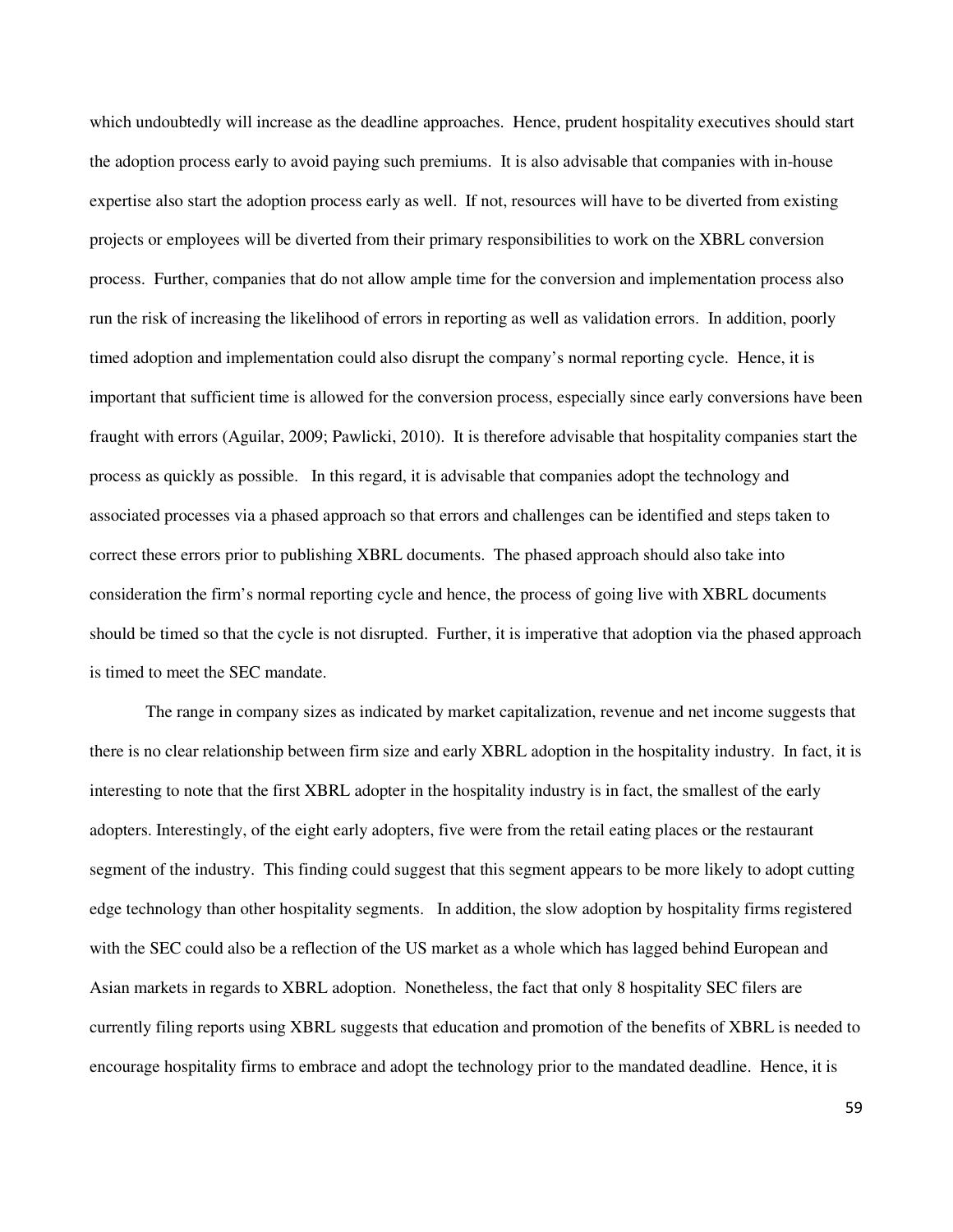advisable that leading hospitality lobbying bodies such as the American Hotel and Lodging Association (AH&LA), the Hospitality Financial and Technology Professionals (HFTP) and the National Restaurant Association (NRA), particularly their Financial Management committees work jointly with XBRL US to develop awareness and educational programs aimed at conveying the importance and benefits of XBRL adoption. Furthermore, the fact those new industry specific taxonomies are continually being developed and are in a state of flux, suggest that these bodies such should work collaboratively with XBRL US to develop taxonomies that address the reporting needs of the various segments of the hospitality industry. These needs are highlighted by the fact that the hospitality industry unlike most other industries (such as banking) that adhere to GAAP had its own specific uniform systems of accounts prior to XBRL development. It is also recommended that the AH&LA, HFTP, the NRA and other hospitality trade and professional associations engage XBRL International, and most particularly get involved and participate in the numerous XBRL webinars sponsored and administered by XBRL International which are designed to help companies prepare for the SEC mandate. Hospitality professionals should also review "public review" taxonomies (available on XBRL US Website) and offer input that will enhance the industry's reporting needs.

#### **Early Filers Corporate Governance Scores**

In general, early hospitality XBRL filers displayed good results on the corporate governance components. All seven firms were scored as having low risk for the "board" and "audit" components. This suggests that the firms: had boards which comprised at least 75% of independent members who were elected by shareholders; the directors of the boards attended at least 75% of all board meetings or were excused for valid reasons; and the audit committee is 100% independent. Regarding the audit component, the low risk suggests the following about early hospitality XBRL filers: they had no disclosed material weaknesses during the past two years; securities regulators have not taken enforcement actions against these companies in the past two years; the firms have not made late financial disclosures in the past two years; and the firms have not restated financials within the past two years. Both Papa Johns Inc. and Marriott International Inc. were ranked as low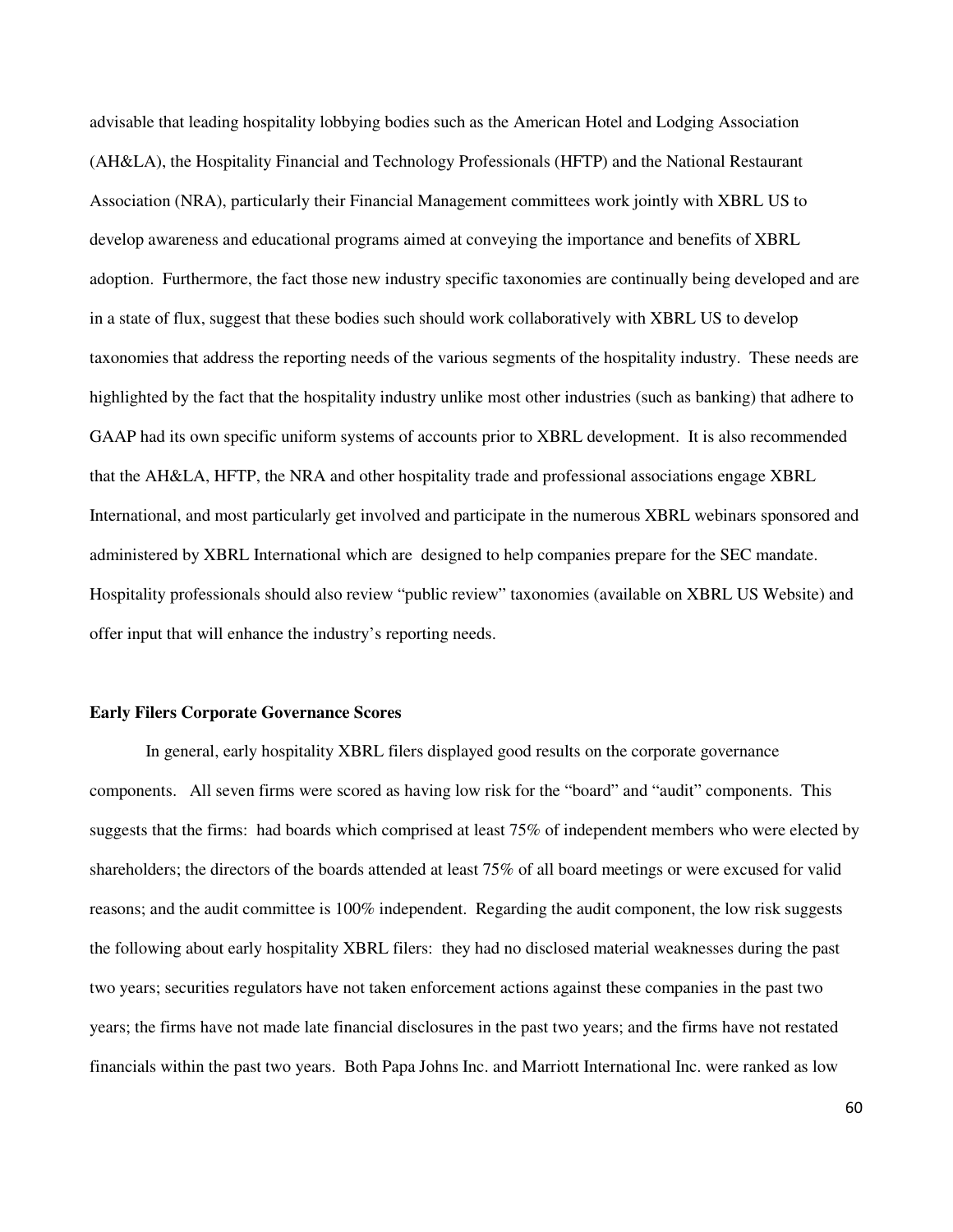risk on the compensation component which suggests that these firms displayed the following characteristics: they have double trigger change in control agreements; the average annual burn rate over the previous three fiscal years is 2% or less or is within one standard deviation of the industry mean; and they have not repriced options or exchanged them for shares, options or cash without shareholder approval. Host Hotels & Resorts, McDonalds Inc. and Yum! Brands, Inc. received medium risk scores on the compensation component which suggests that these firms did not excel in this category. However, the concerns were not strong enough to warrant significant concern. Starwood Hotels & Resorts Inc was the only firm that received a high risk score on the compensation component. This suggests that Starwood Hotels and resorts Inc. displayed all or some of the following characteristics: it did not disclose performance measures or targets for short-term cash incentive programs; the company had at least one equity plan that permits option repricing and /or cash buyout; there is no disclosure regarding stock ownership guidelines for executives; and not all directors with one or more years of service own stock. Interestingly, Starwood Hotels & Resorts adopted XBRL less than one year prior to this study. It will be interesting to see if the results change in the next fiscal year and beyond. Results were also mixed on the shareholder rights component. Marriott International Inc., Starwood Hotels & Resorts, Host Hotels & Resorts and Yum! Brands Inc. all received low risk scores. This suggests that these firms displayed all or some of the following characteristics: their charter and bylaws may be amended by a simple majority vote; and mergers and business combinations may be approved by a simple majority vote. Conversely, McDonalds Corporation Inc. received high risk score suggesting that the company displayed a combination of the following characteristics: it had a poison pill that was not approved by shareholders; the company's board is authorized to issue blank check preffered stock and; the board is classified. Papa Johns Inc. received a medium risk score on this standard suggesting that concerns are present but minimal. Only one of the sampled companies, Marriott International Inc. received low risk rating on all four components.

Except for Papa Johns International Inc., all sampled firms adopted and implemented XBRL less than one year at the time of this study. The overall good scores on the assessed standards could suggest that these companies are confident about their corporate governance and hence, are not skittish about implementing XBRL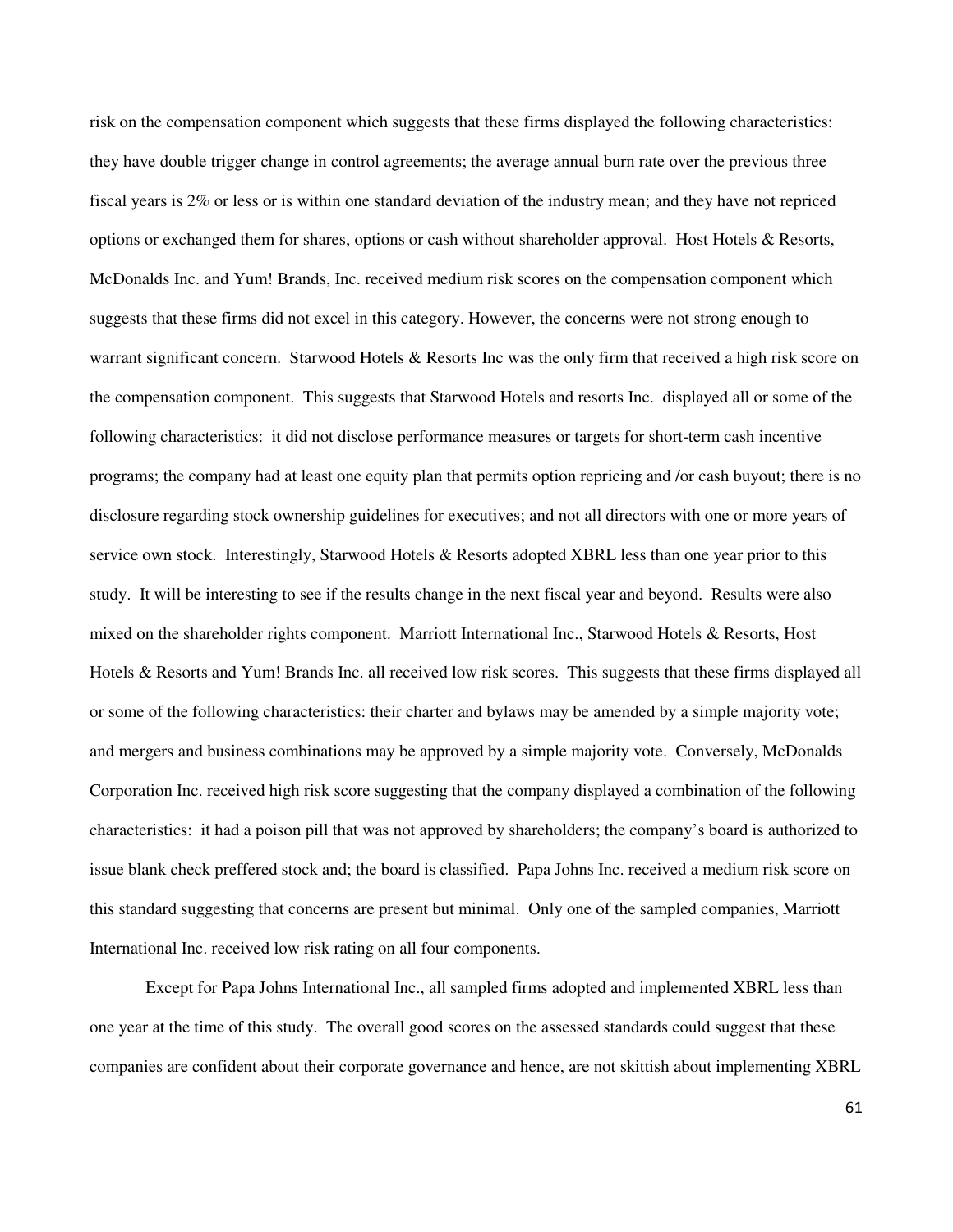and the openness and transparency that it brings. The overall low rating on the audit standard could also suggest that they have the resources that will ensure adequate security of data and hence, were not skittish about XBRL adoption and violating section 404 of the Sarbanes-Oxley Act.

Hospitality executives should also pay close attention to another key element of XBRL*-real time reporting.* Real time reporting will report companies' performance as the business cycle progresses. Real time reporting could be disadvantageous to hospitality companies, many of which are characterized by seasonal and cyclical fluctuations and hence usually require an entire business cycle to provide a fair representation of performance. This increases the possibility that losses or low profits during slow periods could have adverse impact on shareholders. However, prudent executives can embed tags into financial statements explaining the current stage of the business cycle and also include explanations of expected profits and performance during each stage. Such tags could help assuage investor anxieties.

Real time reporting and XBRL adoption and use have strong implications for hospitality education. For a fact, XBRL is the way of the future in regards to financial reporting. As such, today's students, especially those with aspirations of working in hospitality accounting and finance are expected to be aware of XBRL as a tool, and most importantly, how to access and use XBRL documents since they will likely become either users or consumers of XBRL documents. It therefore seems natural that accessing and using XBRL documents should become a critical component of hospitality financial management or financial analysis courses. In fact, XBRL could also enhance the teaching and learning experience since, once XBRL is adopted and used widely, students on a whole will be exposed to an unprecedented amount of information. Further, financial statements prepared in XBRL format can enhance the teaching and learning experience over paper based versions or electronic copies of the paper based versions, since, all items on XBRL financial statement can be searched and analyzed by students.

As previously noted, data security could be a major source of concern for current and potential XBRL adopters. The concerns surround the fact that XBRL is an open standard based on the XML platform. For users to leverage its true potential and benefits, firms have to generate documents, store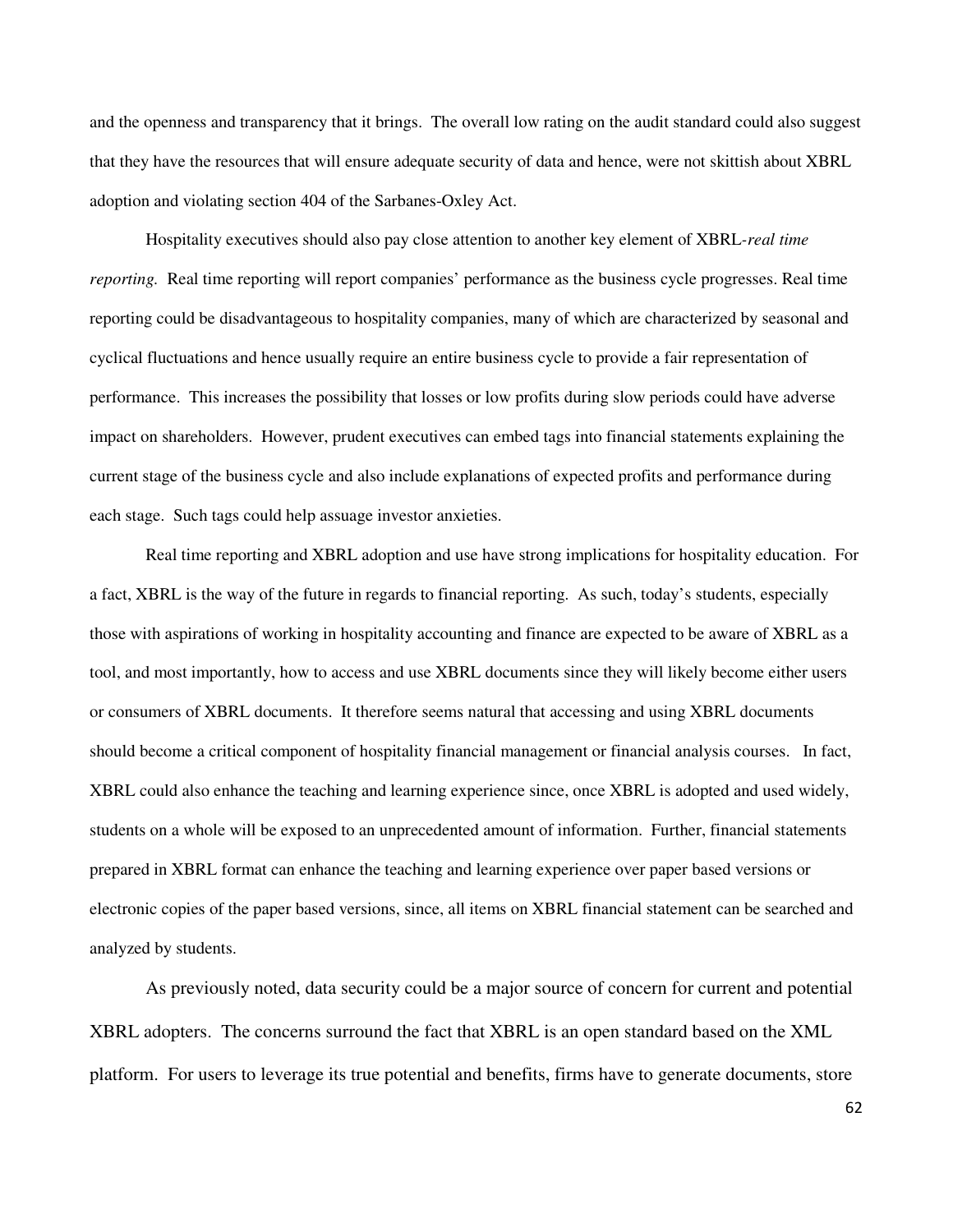them and allow them to be accessed and queried seamlessly in real time. In simple terms, XBRL based reporting systems are developed and designed around the notion that data reported by firms are extracted from their source documents, converted into XBRL format or XBRL document using XBRL processors and the relevant taxonomy that defines the concepts presented in the documents. These issues understandably present security concerns for organizations. It is therefore imperative that adopters of XBRL should expand existing data security policies and procedures to include XBRL data security. While the security policies and systems chosen by each company should be germane to the particular company, there are general guidelines that should be followed and areas that should be addressed. Policies and procedures should explicitly address how firewalls should be configured, how operating systems should be hardened, how sensitive digital information should be classified and who should be responsible for ensuring organizational compliance and security controls.

Security policies should address data access and authentication, user account management, network security, monitoring of logs and security events, segregation of duties and the physical security or physical access to the XBRL infrastructure. While all these elements are important, network security is paramount since XBRL systems are connected to the internet. In this regard, perimeter security should be controlled by firewalls and monitored with intrusion detection systems. Data should also be encrypted to ensure its integrity. Digital signatures and other forms of encryption should be used to ensure that the data moves securely from the producer of the documents to the users of the documents. Virus protection should be mandatory and logs maintained on updates. Hospitality organizations can seek guidance in policy development by examining and following the guidelines set forth in ISO 17799 standards. Further, the industry as a whole should also be cognizant of ISO 20022, the Corporate Actions Taxonomy, or the standards for financial messaging services. The goal of ISO 20022 is to provide a standard platform for disclosures of corporate action messages in XML format. As use of XBRL grows, the need for a common messaging language for financial information will increase and ISO 20022 will provide the financial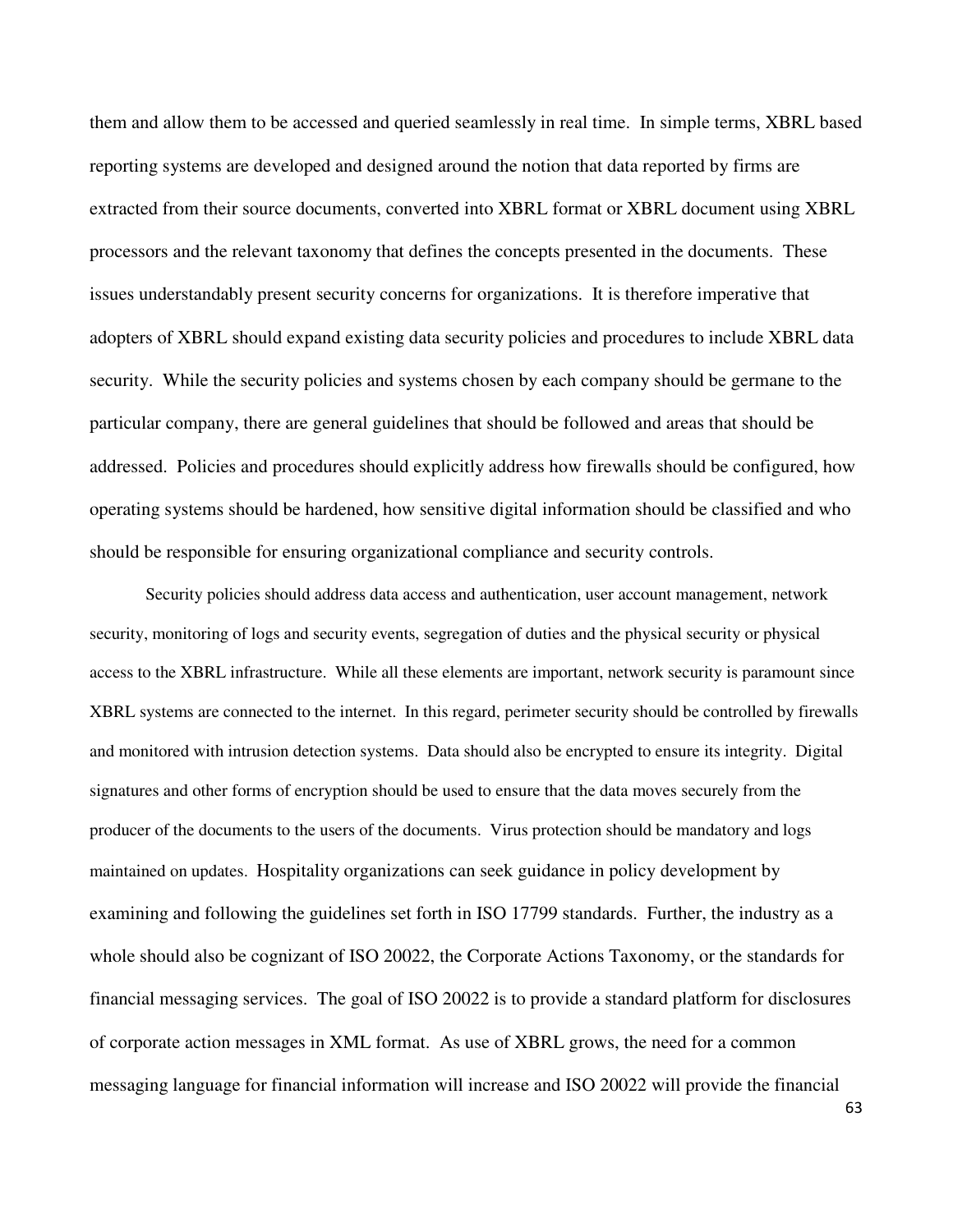industry as a whole with a common platform for the development of messages in a standardized XML syntax.

Since US publicly traded firms are subject to SOX, every effort should be made to adhere to the Act's data security prescribed requirements. This is essential since audit firms have structured their auditing processes around SOX compliance, and furthermore, non-compliance can be devastating for firms and their agents, in the forms of erosion of the firm's image as well as penalties including jail time for violators. XBRL adopters should therefore perform an internal assessment of their internal controls and ensure that XBRL as a reporting tool does not compromise its reporting structure, but instead enhance it. Adopters are therefore advised to solicit the services of an external auditing firm to use their SOX compliant standardize framework to identify gaps in compliance before the decision is made to go live with XBRL use.

 System selection is also essential in maintaining data security and enhances data processing. System chosen should provide four critical elements: speed, scalability, storage and security. Hence, XBRL adopters should research and select platforms that are appropriate for managing, storing, generating and storing XBRL documents, while also allowing for querying components. In addition, systems should be selected based on the essential criteria: processing, validating, viewing, and storing of instance documents. Most of today's systems store data in file systems. However, these systems are not advisable for XBRL since they are not appropriate for viewership by a wide audience. Furthermore, they are not ideal for the critical elements of security, scalability and data quality.

Concerns about the impact or effect of XBRL on jurisdictional standards or accounting systems such as the uniform systems of accounts for the lodging industry (USALI) appear to be largely unwarranted. Although there are no hospitality industry level taxonomies, it should not prevent hospitality companies from adopting XBRL and using it to effectively communicate financial information. Several reasons support this notion. First and foremost, XBRL is a tool that enhances financial reporting and communication of financial information. As such, XBRL will not replace nor change fundamental accounting standards or accounting systems. Secondly, US domiciled hospitality companies adhere to US GAAP, and will therefore use US GAAP taxonomies,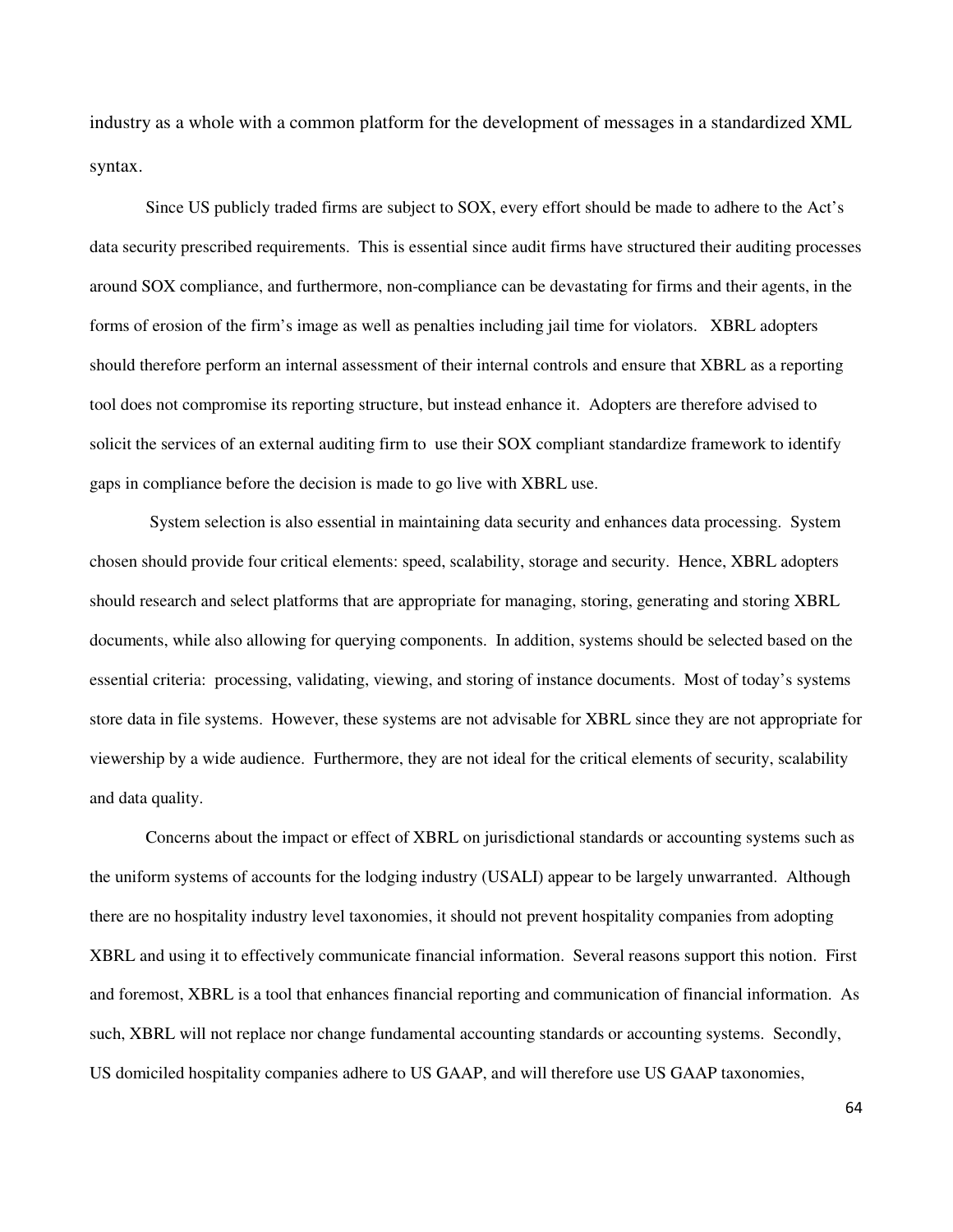specifically the commercial and industrial taxonomy to report in XBRL format. Finally, XBRL allows companies to address industry specific nuances through its Global Ledger (GL) taxonomy which provides flexibility for company specific reporting needs and nuances. The GL allows for the representation of financial and non-financial information found in firms' charts of accounts, their journal entries, as well as historical transactions. Hence, XBRL does not require a standardized universal chart of account to gather and process information. Further, the GL taxonomy allows companies to seamlessly tie legacy charts of accounts and other accounting information to standardize charts to enhance overall information communication. Hence, the GL feature of XBRL allow firms to use existing standards and accounting reporting systems to accounting for, and report industry and firm specific nuances, then transforms them into XBRL format. Tags can also be used to explain both industry and firm specific information or nuances. Despite these facts, it seems appropriate that the AHLA, HFTP and the NRA and their finance committees should solicit XBRL International and the Financial Accounting Standards Board to develop specific industry level taxonomies that are based on the USALI. It is not sufficient for the industry to simply adopt US GAAP taxonomies and explain industry nuances away through tags, which ultimately can become cost prohibitive for several companies, especially small companies. Hence, if XBRL adoption and use (in the hospitality industry) is to grow, especially amongst non SEC companies, it is advisable that industry specific taxonomies are developed. However, in their absence, US GAAP taxonomies can be adopted and fully utilized by hospitality firms.

### **CONCLUSION AND SUGGESTIONS FOR FURTHER RESEARCH**

The aim of this research was to identify and develop a profile of early hospitality XBRL adopters and offer implications and suggestions for the hospitality industry. XBRL has digitized and revolutionized the global financial reporting landscape and is poised to become the global financial reporting standard for all major markets. In fact, all major markets are in some stage of XBRL adoption, with European and Asian markets leading the adoption process. XBRL use is mandated by several jurisdictions because of its ability to provide users with greater access to information that is content rich, while data accuracy, increase efficiency,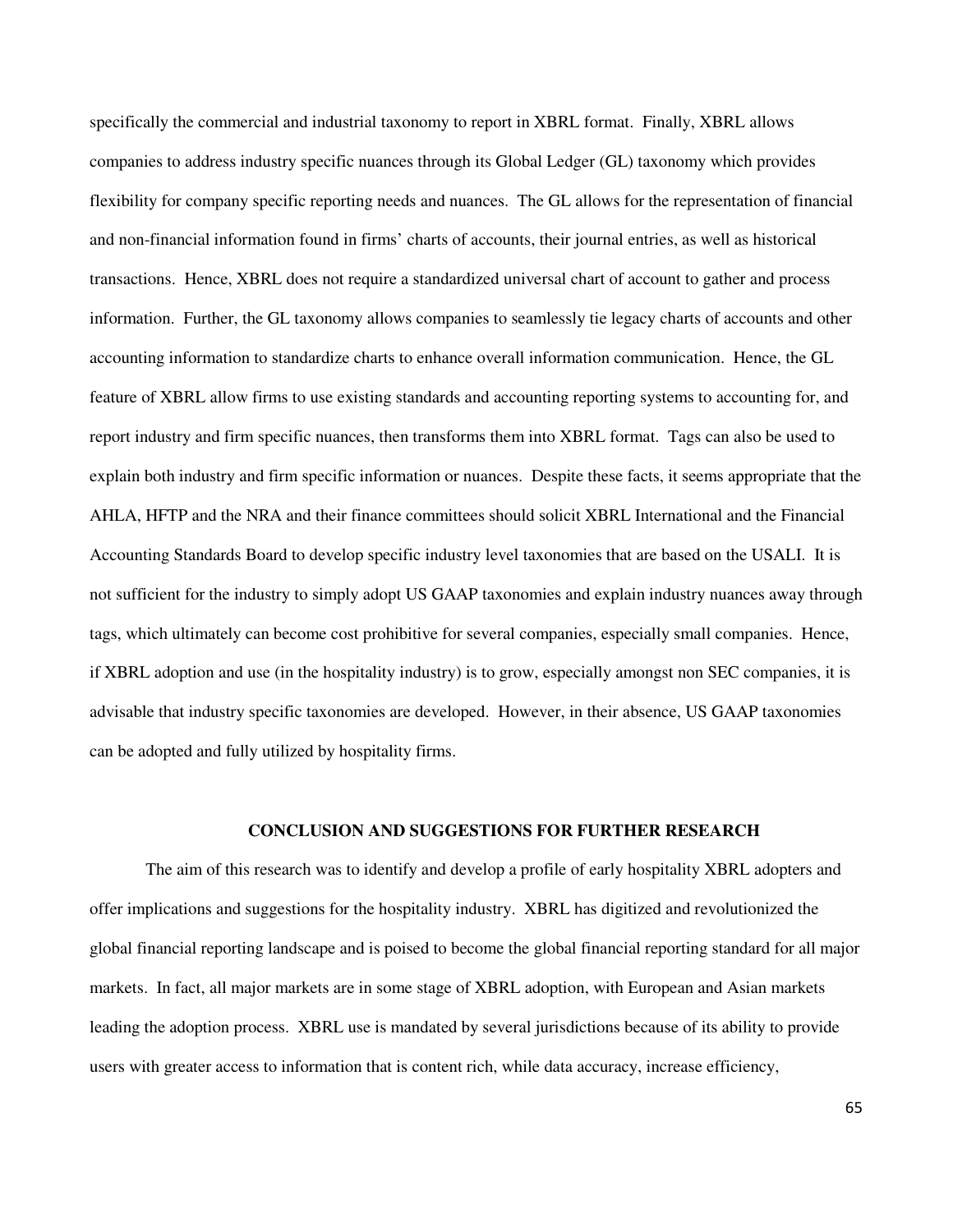transparency, and reduce overall information processing costs. Although XBRL is a new format for financial reporting, it also represents a natural progression of access to companies' financial reports and is also a facilitator of transparency and accountability. Previously, users of financial statements had to contact companies and request copies of their financial statements. This was followed by companies posting financial statements and reports online in PDF, Microsoft Word or HTML formats. Today, by providing interactive statements, companies are taking another step, and are providing financial statement users the ability to drill down and discern the context and meanings of reported information. This new step represents unprecedented access to information that was once available on demand to selected parties.

Results suggest that in general, hospitality related businesses have been slow to adopt and implement XBRL. This is not surprising since hospitality firms are often characterized as laggards in relation to new technology adoption. Early hospitality adoption of XBRL has been dominated by the restaurant segment, which was the first to adopt the technology. However, there is no clear indication that firm size or other factors contributed to, or encouraged adoption of the technology. In general, early hospitality XBRL adopters displayed good corporate governance, suggesting that they are confident of their own internal governance structure and systems. Despite the overall slow industry adoption, hospitality practitioners and academics are encouraged to pay close attention to this new technology and reporting format and incorporate it is ways that will enhance desired organizational and academic learning outcomes. In conjunction, although the industry is not currently hampered by the lack of industry level taxonomies, the need for organizational efficiencies, widespread use and implementation cost containment suggests that industry specific taxonomies are warranted.

Despite the purported and actual benefits that XBRL offers, it is conceivable that several hospitality firms are skittish about adopting XBRL. In fact, it is plausible that adoption of XBRL by hospitality enterprises has been hampered or slowed by issues associated with maintenance of data integrity and security. A major benefit of XBRL is its ability to provide real time information and access to information, which is made possible through its open standard. This feature is made possible by firms providing live links from their financial documents back to their underlying production databases. This presents security risks particularly if the firm's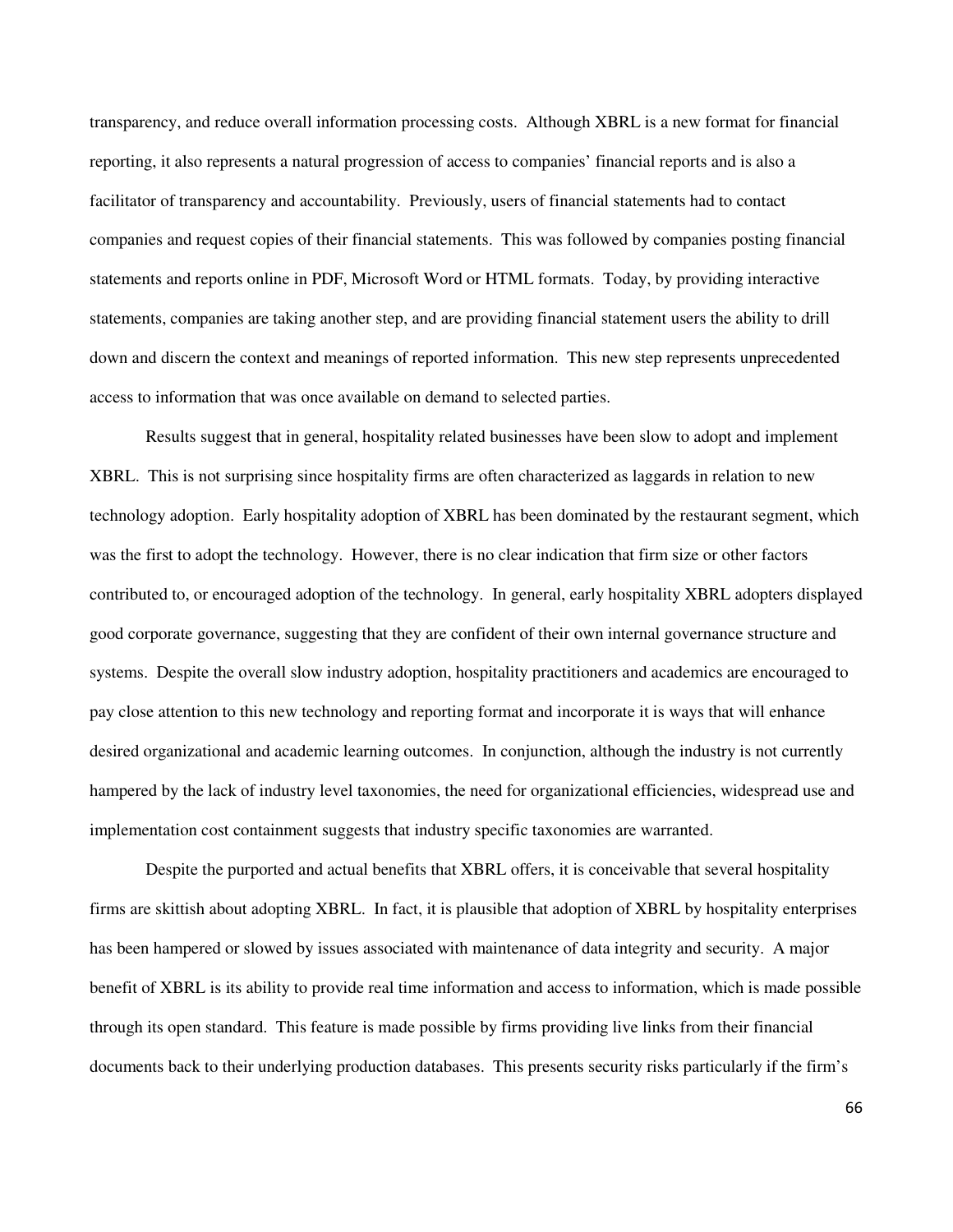operating systems, applications and database are not appropriately configured or adequately protected against unauthorized access, which could result in data and system destruction. This suggests that XBRL users will have to establish and maintain stricter security measures to ensure integrity of their companies' database and prevent internal and external breaches. In this regard, there appears to be a dichotomous relationship between a company's use of XBRL and data security. On one hand, leveraging the benefits of XBRL requires real time reporting and open access, while on the other hand, open access and real time reporting enabled by continuous connection to the internet makes it easier for individuals and entities to engage in nefarious activities that could compromise a firm's information infrastructure. Further, if data breach occurs, the aftermath could be devastating for companies since third party users could potentially use compromised and inaccurate information to make key investment decisions. Furthermore, for US domiciled companies, data breach could result in violation of Section 404 of the Sarbanes–Oxley Act (SOX), which requires public corporations to have effective internal control system to protect the integrity of financial data.

XBRL adopters should exercise vigilance and ensure that the technology is not viewed or perceived as a panacea for effective corporate governance and a replacement for ethics in financial reporting. Instead, it should be viewed as a tool that enhances corporate governance and financial reporting, transparency analysis, and information dissemination. Further, XBRL should not be viewed as a replacement for needed technology or a major enhancer of operational efficiency, instead, it should be viewed as a business language that uses clear descriptions to communicate and describe information found on financial statements, and as well as an enabler expeditious information processing and dissemination. In addition, users of XBRL documents should not fall prey to the fallacious belief that real time reporting equates to increased data accuracy, and as such, should guard against reporting errors and complacency.

As with most exploratory studies, a major limitation of this study was the small sample size. Further, this study was confined to publicly traded hospitality firms filing reports with the US Securities and Exchange Commission. Nonetheless, the current stage of XBRL adoption in the US hospitality industry suggests that this could be a fruitful area or topic for future research. Future studies are encouraged to examine the relationship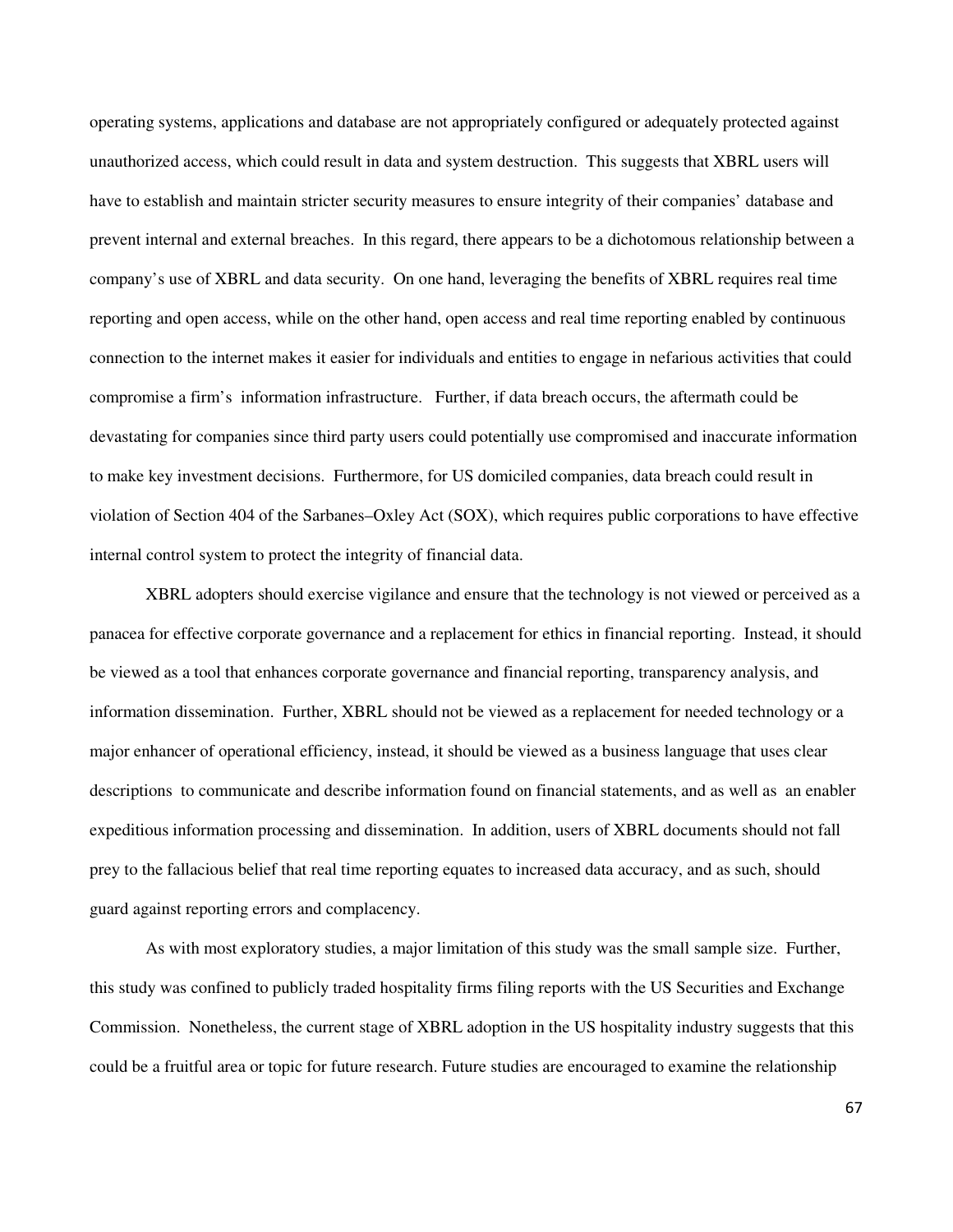between early adopters and financial performance. Studies are also encouraged to empirically examine whether or not hospitality XBRL early adopters display superior corporate governance than late adopters and whether or not this translates into superior financial performance.

#### **References**

- Aguilar, M. (2009, September 15). The Results are in on First XBRL Filings. *Compliance Week*. Retrieved from http://complianceweek.com/article/5584/the-results-are-in-on-first-xbrl-filings
- Amy, P. (2010, April). The Accuracy of XBRL-Tagged Data: Assurance and Related Services. XBRL Global, 1(1), 4-7.
- Barton, K. E. (2003, September). XBRL: Extensible business reporting language. The Monthly *Newspaper of the NYSSCPA,* 8(9). Retrieved from http://www.nysscpa.org/trustedprof/archive/0903/tp25.htm
- Debreceny, R., & Gray, G. (2001). The production and use of semantically rich accounting reports on the internet: XML and XBRL. International Journal of Accounting Information Systems, 2(1), 47-74.
- EDGAROnline Inc. (2009). Introducing Interactive Data (White Paper). Retrieved from EDGAR Online: http://www1.vtrenz.net/imarkownerfiles/ownerassets/627/white%20paper%20XBRL.pdf
- EDGAROnline. (2009n.d.). *Introducing Interactive Data*. Retrieved, from http://gw.vtrenz.net/?REJHWT694C=clicksrc:EOL\_XBRL\_Page&webSyncID=e1284033-eec4-de28-9169- 16bed2e9d515
- Farewell, S., & Pinsker, R. (2005). XBRL and financial information assurance services. The CPA Journal, 75(5), 68-69.
- Forbes.com. (2010, April 22). XBRL International achieves high market penetration-companies representing 75% of world's market capitalization producing XBRL. Forbes.com. Retrieved from http://www.forbes.com/feeds/businesswire/2010/04/22/businesswire138571829.html

Garbellotto, G. (2009). How to make your data interactive. Strategic Finance, 90(9), 56-57.

- Gross, G. (2009, May 8). Survey: Most companies ready for SEC conversion. *Computerworld*. Retrieved from http://www.computerworld.com/s/article/913271/survey\_most\_companies\_ready\_for\_SEC\_conversion
- Gunn, J. (2007). XBRL: Opportunities and challenges in enhancing financial reporting and assurance processes. *Current Issues in Auditing,* 1(1), A36-A43.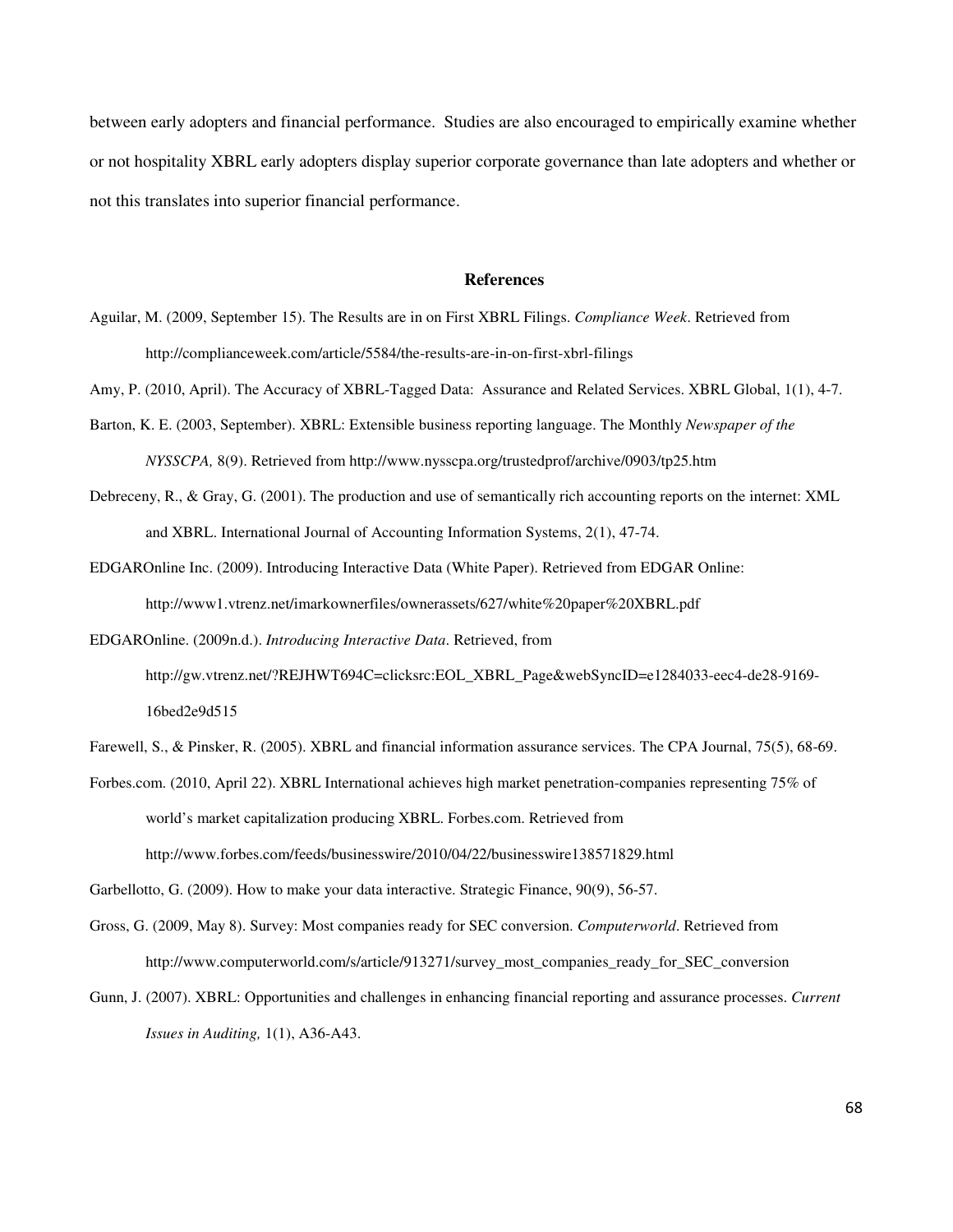- Hodge, F. D., Kennedy, J. J., & Maines, L. A. (2004). Does search-facilitating technology improves transparency of financial reporting? *The Accounting Review,* 79(3), 687-703.
- KPMG International: Audit and Risk Advisory Services. (2004). Improving Regulatory Reporting: Realizing the benefits of XBRL. Retrieved from http://www.xbrl.org/Business/Regulators/KPMG-Regulatory-Reporting.pdf
- Lester, W. (2007). XBRL: The new language of corporate financial reporting. *Business Communication Quarterly,* 70(2), 226-231.
- Meyers, C. (1999, October). October News: Closing the Technology Gap. *Successful Meetings*, 13.
- Nyheim, P., McFadden, F., & Connolly, D. (2004). Technology Strategies for the Hospitality Industry. Upper Saddle, NJ: Prentice Hall.
- Pawlicki, A. (2010, April). The Accuracy of XBRL-Tagged Data assurance and related services. XBRLglobal, 1(1), 4-7.
- Premuroso, R., & Bhattacharya, S. (2008). Do Early and voluntary filers of financial information in XBRL format signal superior corporate governance and operating performance? *International Journal of Accounting Information Systems*, 9(1), 1-20.
- PricewaterhouseCoopers. (2004). XBRL: Improving business reporting through standardization (White Paper). Retrieved from XBRL International: http://www.xbrl.org/Business/Companies/PwC\_XBRL\_Standardization.pdf
- Pryde, C. (2004, September 29). *XBRL-US Taxonomy Framework Overview*. Paper presented at the US GAAP Tags for Financial Reporting-Conference, New York, NY. Abstract retrieved from http://www.xbrl.org/nmpxbrl.aspx?id=73
- Sandoe, K., Corbitt, G., & Boykin, R. (2001). Enterprise Integration. New York, NY: John Wiley & Sons.
- Stafford, L. (2005, November 24). XBRL. Retrieved from http://lornastafford.blogspot.com/2005/11/xbrl.html

Sweat, J., & Hibbard, J. (1999). Customer Disservice. Information Week, 65-78.

Taylor, E., & Dzuranin, A. (2010). Interactive Financial Reporting: an introduction to eXtensible Business Reporting Language (XBRL). *Issues in Accounting Education*, 25(1), 71-83.

The American Institute of Certified Public Accountants. (2010). Benefits and Potential Uses of XBRL. Retrieved from http://www.aicpa.org/InterestAreas?AccountingAndAuditing/Resources/XBRL/Pages?BenefitsandPotentialUsesof XBRL.aspx

Thomas, A. (2003/4). A tale of two reports. European Business Forum, 16(winter), 79-81. Retrieved from http://www.erb360.org/downloads/ebf\_issue16.pdf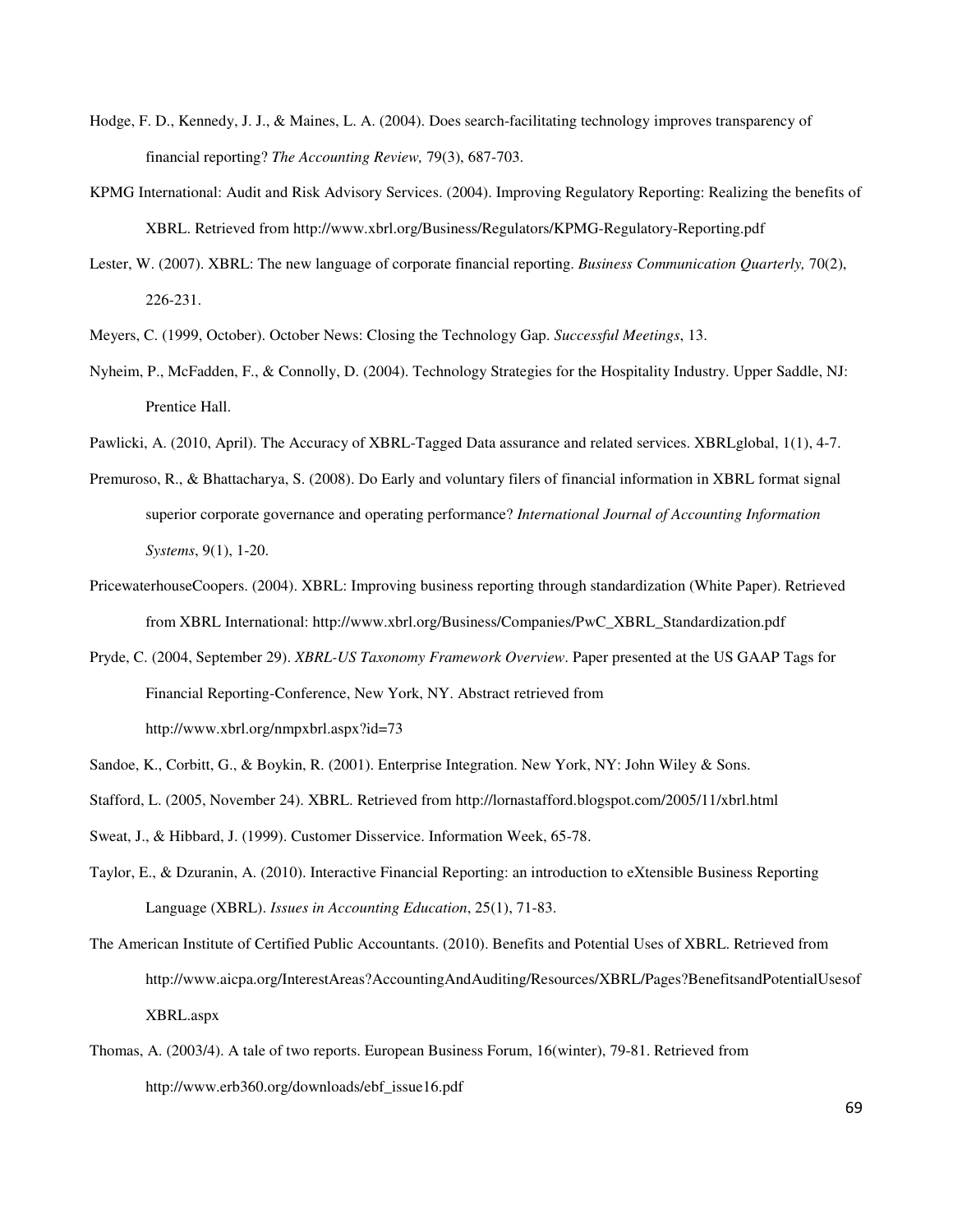- Udell, J. (2006). XML for business reporting gains momentum. Retrieved from http://infoworld.com/d/architecture/xmlbusiness-reporting-gains-momentum-260
- Wallison, P. J. (2004). Better Business Reporting for Investors: Help is on the way. Retrieved from http://www.aei.org/outlook/21147
- Wang, Y., & Qualls, W. (2007). Towards a theoretical model of technology adoption in hospitality organizations. International Journal of Hospitality Management, 26(3), 560-573.
- Ward, G. (2004). How XBRL can enhance the credibility of audited financial statements. Retrieved from http://www.ifac.org/MediaCenter/?q=node/view/73

Whitford, M. (1999, September 6). Maximizing Messaging. Hotel & Motel Management, 58.

Willis, M. (2002). Corporate Communications for the 21st Century (White Paper). Retrieved from

PricewaterhouseCoopers: http://www.pwc.com/en\_GX/gx/xbrl/pdf/corporatecommunications\_21st\_century.pdf

Willis, M., & Hannon, N. (2005). Combating everyday data problems with XBRL. *Strategic Finance,* 87(1), 59-61.

XBRL International. (n.d.). Frequently asked questions: What is XBRL? Retrieved from http://www.xbrl.org/faq.aspx

XBRL International. (n.d.). *XBRL around the world*. Retrieved, from

http://www.xbrl.org/frontend.aspx?clk=USLK&val=53

Leonard A Jackson, Ph.D., is an Assistant Professor in the Department of Hospitality & Resort Management, University of Memphis. Francis Kwansa, Ph.D., is an Associate Professor and Associate Chairperson in the Department of Hotel Restaurant Management, University of Delaware.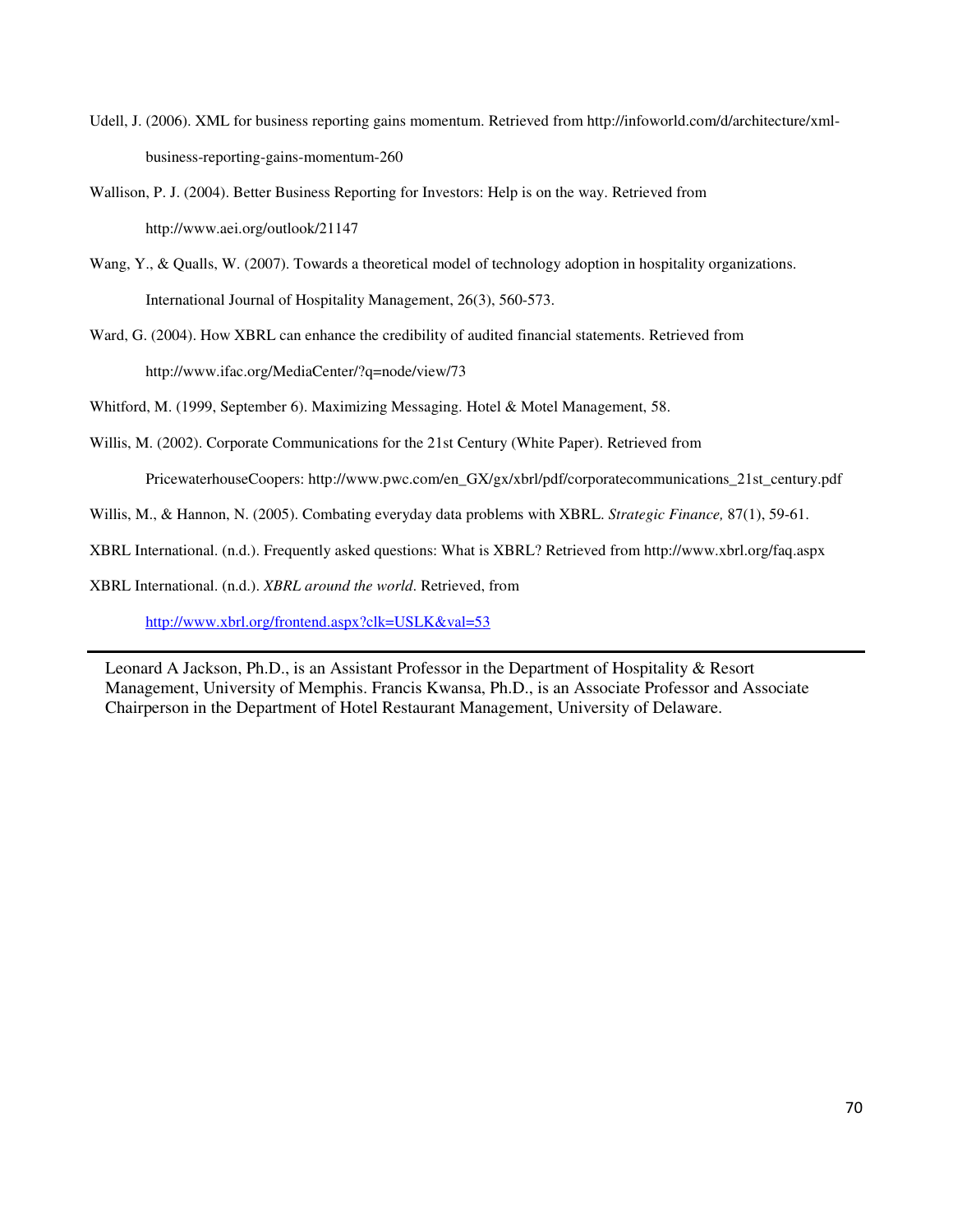# **Table 1: US XBRL Taxonomies**

| <b>CURRENT</b>                                      |                                                                                                                                                    |  |  |  |  |  |  |  |
|-----------------------------------------------------|----------------------------------------------------------------------------------------------------------------------------------------------------|--|--|--|--|--|--|--|
| <b>Taxonomies</b>                                   | <b>Description</b>                                                                                                                                 |  |  |  |  |  |  |  |
| US GAAP Investment Management Taxonomy              | This taxonomy provides detail level accounting terms and reporting structures required by certain US GAAP-based investment management              |  |  |  |  |  |  |  |
|                                                     | companies in order to tag financial statements in XBRL. It also imports elements of the (US) Financial Reporting Taxonomy Framework to create      |  |  |  |  |  |  |  |
|                                                     | industry-level taxonomy for banks and other savings institutions.                                                                                  |  |  |  |  |  |  |  |
| US GAAP Taxonomies, Release 2009                    | Represents US Generally Accepted Accounting Principles (GAAP) as of December 2008 and covers Financial Statements and Notes to the                 |  |  |  |  |  |  |  |
|                                                     | Financial Statements. This comprehensive taxonomy includes the following taxonomy components: Brokers and Dealers taxonomy, Insurance              |  |  |  |  |  |  |  |
|                                                     | taxonomy, Real estate taxonomy, Schedule of investment, Document and company information (applies to all companies), Commercial &                  |  |  |  |  |  |  |  |
|                                                     | Industrial taxonomy (applies to most companies), Banking & savings institutions taxonomy.                                                          |  |  |  |  |  |  |  |
| US Mutual Fund Risk/Return Taxonomy, 2008           | Represents the Risk/Return summary portion of SEC Form N-1A according to the final rule 33-8998                                                    |  |  |  |  |  |  |  |
| US Schedule of Investment Taxonomies, 2008          | Represents a Schedule of Investments for any US GAAP investment holdings report and particularly those in the "Form and Content Schedules"         |  |  |  |  |  |  |  |
|                                                     | of SEC Regulation S-X (17 CFR part 210). This taxonomy is an extension to the US GAAP 1.0 Taxonomies and as such, it imports files from US         |  |  |  |  |  |  |  |
|                                                     | GAAP 1.0 taxonomy schema into this updated version.                                                                                                |  |  |  |  |  |  |  |
|                                                     | <b>LEGACY</b>                                                                                                                                      |  |  |  |  |  |  |  |
| US Financial Reporting-Accountants Report (USFR-AR) | This taxonomy is intended to provide accounting terms and element relationships related to the auditor's/independent Accountant's Report that      |  |  |  |  |  |  |  |
| Taxonomy                                            | typically accompanies external financial reports of public companies. This taxonomy does not reference any other XBRL taxonomies. It is            |  |  |  |  |  |  |  |
|                                                     | intended to be referenced by other industry taxonomies such as the US-GAAP-CI (Commercial and Industrial) taxonomy.                                |  |  |  |  |  |  |  |
| US Financial Reporting-Management's Report (USA-    | This taxonomy is intended to provide accounting terms and element relationships related to the Management Report that typically accompanies        |  |  |  |  |  |  |  |
| MR)Taxonomy                                         | external financial reports of public companies. This taxonomy does not reference any other XBRL taxonomies. It is intended to be referenced by     |  |  |  |  |  |  |  |
|                                                     | other industry taxonomies such as the US-GAAP-CI taxonomy, a part of the United States (US) Financial Reporting (FR) Taxonomy Framework            |  |  |  |  |  |  |  |
| US Financial Reporting -Management Discussion and   | This taxonomy is intended to provide information elements and relationships found in Management's Discussion and Analysis that typically           |  |  |  |  |  |  |  |
| Analysis (USFR-MDA)                                 | accompanies external financial reports of public companies. The taxonomy was developed by the XBRL US Domain Working Group. This                   |  |  |  |  |  |  |  |
|                                                     | taxonomy does not reference any other XBRL taxonomies. Instead, it is intended to be referenced by other industry taxonomies such as the US-       |  |  |  |  |  |  |  |
|                                                     | GAAP-CI taxonomy.                                                                                                                                  |  |  |  |  |  |  |  |
| US Financial Reporting-SEC Certifications (USFR-    | This taxonomy is intended to provide accounting terms and element relationships found in SEC Certifications that may accompany the external        |  |  |  |  |  |  |  |
| SECCERT)                                            | financial reports of public companies. This taxonomy does not reference any other XBRL taxonomies. It is intended to be referenced by other        |  |  |  |  |  |  |  |
|                                                     | industry taxonomies such as the US GAAP C&I taxonomy.                                                                                              |  |  |  |  |  |  |  |
| US GAAP- Banking & Savings Institutions (US-GAAP-   | This financial reporting taxonomy is intended to provide element relationships that will allow banking and savings institutions that conform to US |  |  |  |  |  |  |  |
| BASI-Taxonomy)                                      | GAAP to tag financial statements in XBRL. This taxonomy imports key elements of the United States (US) Financial Reporting (FR) Taxonomy           |  |  |  |  |  |  |  |
|                                                     | Framework in order to create industry-level taxonomy for banking and savings institutions.                                                         |  |  |  |  |  |  |  |
| US GAAP-Commercial & Industrial (US GAAP-CI)        | This financial reporting taxonomy is intended to provide element relationships that will allow commercial and industrial-type companies that       |  |  |  |  |  |  |  |
|                                                     | conform to US GAAP to tag financial statements in XBRL. This taxonomy imports key elements of the United States (US) Financial Reporting           |  |  |  |  |  |  |  |
|                                                     | (FR) Taxonomy Framework in order to create industry-level taxonomy for commercial and industrial entities.                                         |  |  |  |  |  |  |  |
| US GAAP-Insurance Entities (US GAAP-INS)            | This financial reporting taxonomy is intended to provide element relationships that will allow insurance entities that conform to US GAAP to tag   |  |  |  |  |  |  |  |
|                                                     | financial statements in XBRL. This taxonomy imports key elements of the United States (US) Financial Reporting (FR) Taxonomy Framework in          |  |  |  |  |  |  |  |
|                                                     | order to create industry-level taxonomy for insurance entities.                                                                                    |  |  |  |  |  |  |  |
| US GAAP Taxonomies, 1.0 (release 2008)              | Represents US Generally Accepted Accounting Principles (GAAP) as of December 2007, and encompasses Financial Statements and Notes to the           |  |  |  |  |  |  |  |
|                                                     | Financial Statements. This supersedes the taxonomies published in 2005 and 2006                                                                    |  |  |  |  |  |  |  |
| US Mutual fund risk/Return taxonomy, 2006           | The Mutual Fund Risk/Return summary taxonomy is an industry level taxonomy for the mutual fund industry and does not reference any other           |  |  |  |  |  |  |  |
|                                                     | XBRL taxonomies.                                                                                                                                   |  |  |  |  |  |  |  |
| <b>PUBLIC REVIEW</b>                                |                                                                                                                                                    |  |  |  |  |  |  |  |
| FASB 2011 US GAAP Financial Reporting taxonomy pre- | The 2011 Pre-release Taxonomy has been made available by the Financial Accounting Standards Board (FASB) for viewing and to allow                  |  |  |  |  |  |  |  |
| release for public view.                            | companies to provide comment.                                                                                                                      |  |  |  |  |  |  |  |

**Source: XBRL US, 2010**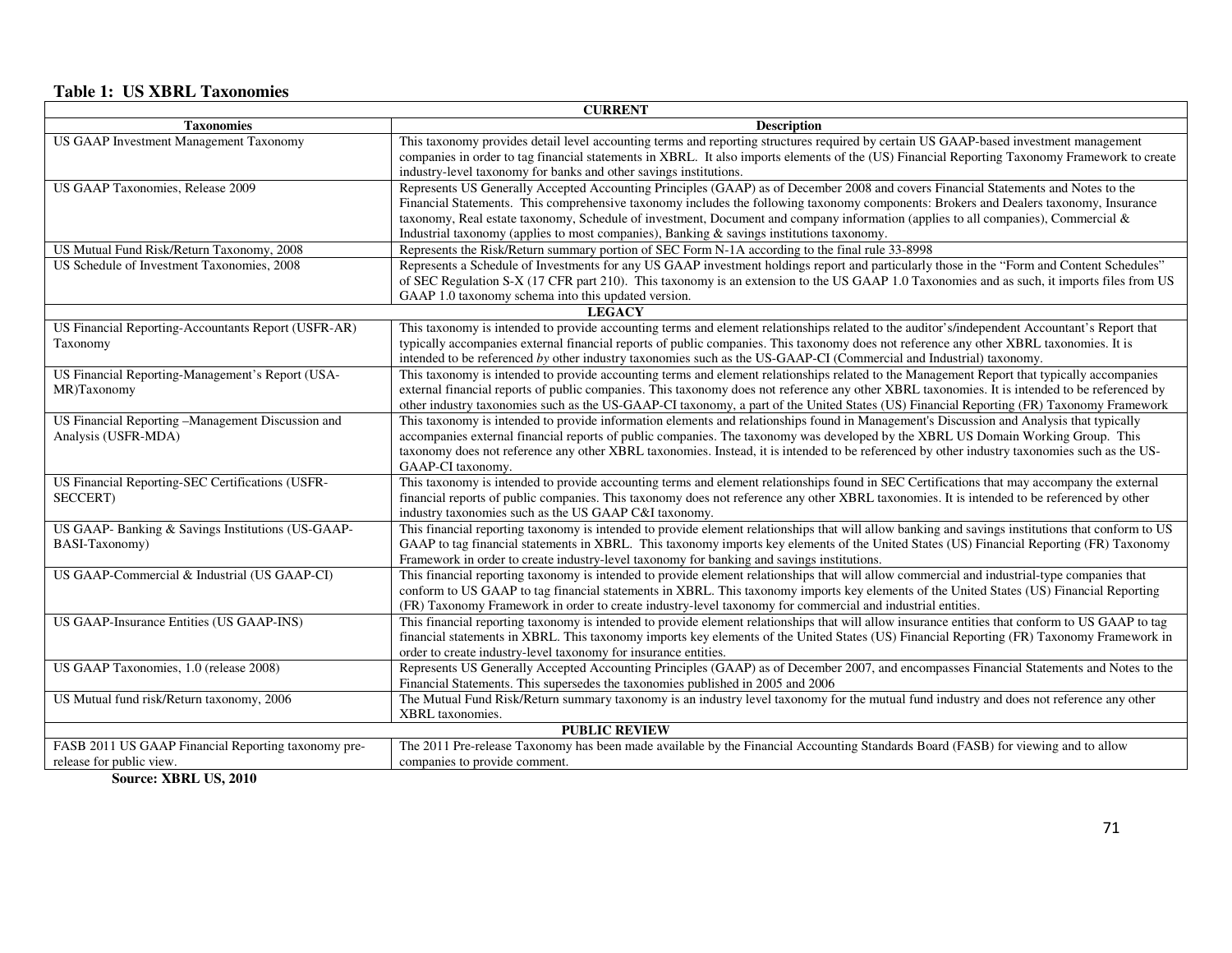### **Table 2: Hospitality XBRL Early Adopters**

|                               | 2009           | <b>Market</b>  | <b>2009 Net</b> |               |          | Return        | Return        |                 | First         |
|-------------------------------|----------------|----------------|-----------------|---------------|----------|---------------|---------------|-----------------|---------------|
|                               | <b>Revenue</b> | Capitalization | Income          | <b>Profit</b> |          | on            | on            | <b>XBRL</b>     | <b>XBRL</b>   |
|                               | (SMM)          | (SMM)          | (SMM)           | <b>Margin</b> | Leverage | <b>Equity</b> | <b>Assets</b> | <b>Reports</b>  | <b>Filing</b> |
| Papa Johns International      | 1,106,033.00   |                |                 |               |          |               |               | 8-K, 10-Q,      | 12/21/2007    |
| Inc.                          |                | 668.11         | 57.45           | 0.052         | 1.245    | 0.374         | 0.147         | $10-K$          |               |
| <b>Marriott International</b> | 10,908,000.00  | 12,760.00      |                 |               |          |               |               | 10-Q, 10-Q/A,   | 7/17/2009     |
| Inc.                          |                |                | (346.00)        | (0.032)       | 5.451    | (0.274)       | (0.041)       | $10-K$          |               |
| Host Hotels & Resorts,        | 4,158,000.00   | 9,400.00       |                 |               |          |               |               | 10-Q, $10-K$    | 7/28/2009     |
| Inc.                          |                |                | (252.00)        | (0.061)       | 1.006    | (0.043)       | (0.021)       |                 |               |
| Starwood Hotel &              | 4,712,000.00   |                |                 |               |          |               |               | 10-K, 10-Q/A,   | 8/6/2009      |
| Resorts Worldwide Inc.        |                | 10,100.00      | 73.00           | 0.015         | 3.803    | 0.042         | 0.008         | $10-Q$          |               |
| McDonalds Corp.               | 22,744,700.00  | 75,620.00      | 4,551.00        | 0.200         | 1.154    | 0.332         | 0.155         | 10-Q, $10-K$    | 8/6/2009      |
| Tim Hortons Inc.              | 2,131,107.00   | 5,950.00       | 281.69          | 0.132         | 0.706    | 0.276         | 0.160         | $10-K$ , $10-O$ | 8/6/2009      |
| Yum Brands Inc.               | 10,836,000.00  | 19,700.00      | 1,071.00        | 0.099         | 5.974    | 2.336         | 0.157         | 10-Q, $10-K$    | 10/13/2009    |
| Darden Restaurants Inc.       | 7,217,500.00   | 6,280.00       | 372.20          | 0.052         | 2.129    | 0.247         | 0.076         | $10-Q$          | 4/2/2010      |